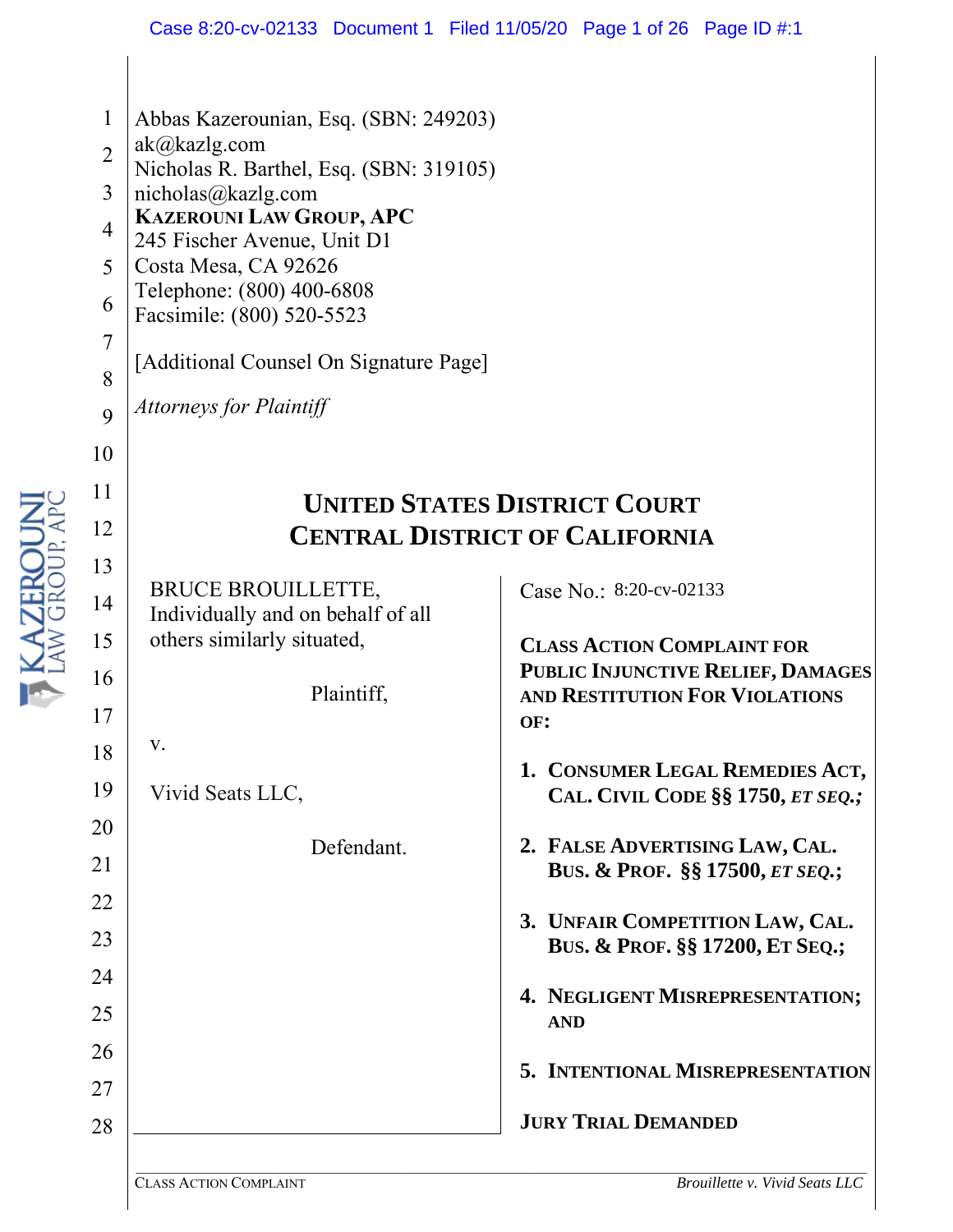#### **INTRODUCTION**

1. Plaintiff Bruce Brouillette ("Mr. Brouillette" or "Plaintiff") brings this Class Action Complaint for public injunctive relief to protect the consuming public in California from the deceptive advertising and business practices of defendant, Vivid Seats LLC ("Vivid Seats" or "Defendant") with regard to Defendant's false and misleading promotion of its tickets as having a "100% Buyer Guarantee," and to obtain recompense for California consumers who purchased one or more event tickets for events that were cancelled and for which a full refund was not provided by Defendant.

2. Defendant falsely and misleadingly promotes its ticketing services as having a "100% Buyer Guarantee", meaning that "[i]f an event is canceled with no rescheduled date, [consumers] are naturally entitled to a full refund of the purchase price, including delivery charges." However, when Plaintiff tried to invoke this guarantee to receive refunds on events canceled due to COVID-19, Defendant refused to provide Plaintiff with a full refund.

17 3. Consequently, several of Defendant's advertised claims are false and misleading.

4. Plaintiff makes these allegations as follows upon personal knowledge as to Plaintiff's own acts and experiences, and, as to all other matters, upon information and belief, including investigation conducted by Plaintiff's attorneys.

21 22 23 24 25 26 5. Defendant's nationwide sale and advertising of deceptively misbranded products constitutes violations of: (1) California's Consumer Legal Remedies Act ("CLRA"), Cal. Civ. Code §§ 1750, *et seq*.; (2) California's False Advertising Law ("FAL"), Bus. & Prof. Code §§ 17500, *et seq.*; (3) California's Unfair Competition Law ("UCL"), Bus. & Prof. Code §§ 17200, *et seq.*; (4) negligent misrepresentation; and (5) intentional misrepresentation.

27 28 6. This conduct caused Plaintiff and others similarly situated damages and requires restitution and injunctive relief to remedy and prevent further harm.

**TRAZEROUN** 16

9 10 11 12 13 14 15

18

19

20

1

2

3

4

5

6

7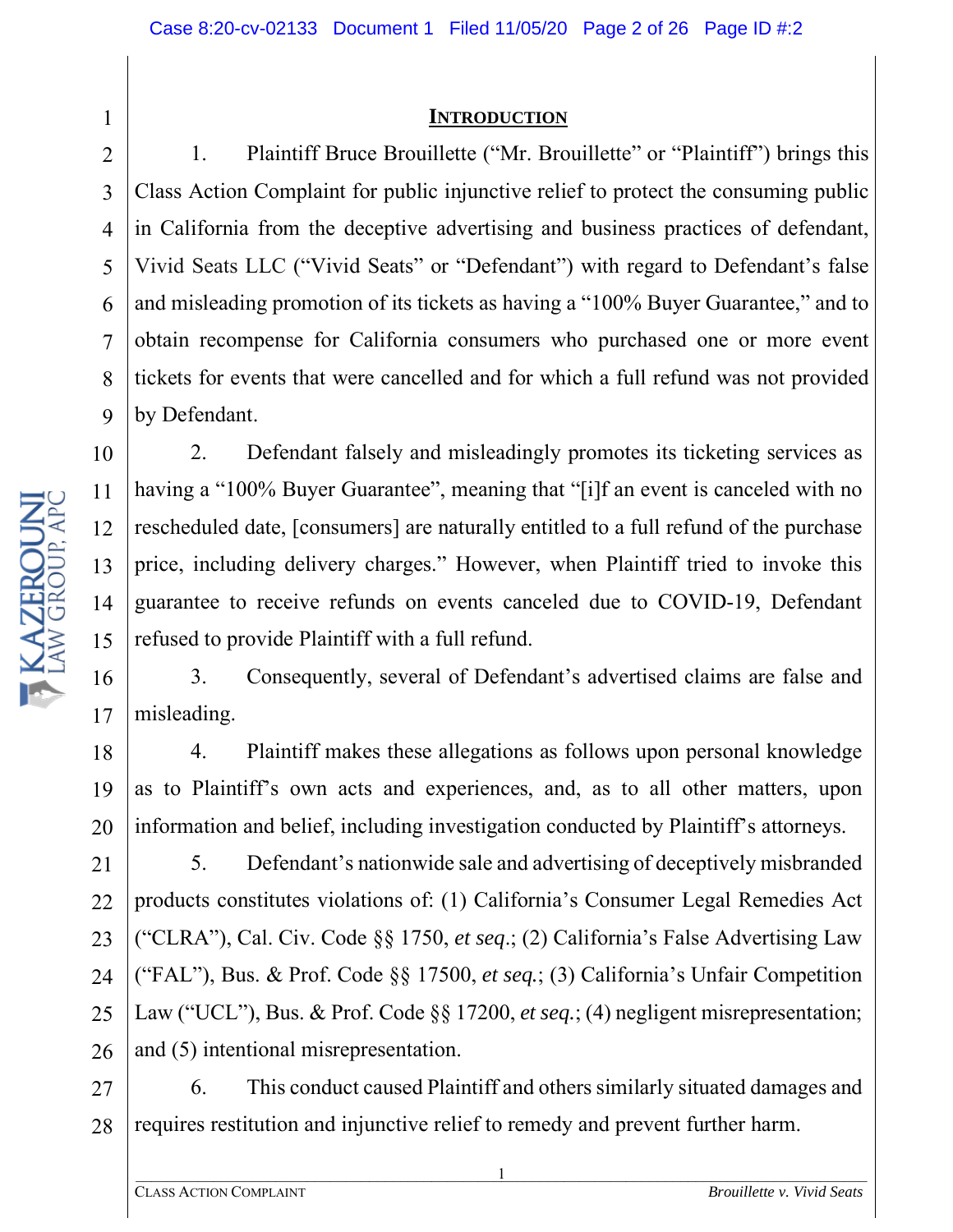1 2 3 4 7. Unless otherwise indicated, the use of Defendant's name in this Complaint includes all agents, employees, officers, members, directors, heirs, successors, assigns, principals, trustees, sureties, subrogees, representatives and insurers of the named Defendant.

#### **JURISDICTION AND VENUE**

8. This Court has jurisdiction over this action under 28 U.S.C. §1332(d), because this is a proposed class action in which: (i) the matter in controversy exceeds the sum or value of \$5,000,000, exclusive of interest and costs; (ii) members of the proposed Class are citizens of a State different from Defendants; and (iii) the number of Class Members is greater than 100.

9. Defendant has sufficient minimum contacts with California and has otherwise intentionally availed itself of the markets in California through the promotion, marketing, and sale of its products and services, sufficient to render the exercise of jurisdiction by this Court permissible under traditional notions of fair play and substantial justice.

16 17 18 19 20 10. Venue is proper in this District under 28 U.S.C. §1391(b)(2) and (3) because: (i) a substantial part of the events or omissions giving rise to these claims occurred in this District; (ii) Defendant is subject to the Court's personal jurisdiction with respect to this action because Defendant conducts business in this judicial district; and (iii) plaintiff Mr. Brouillette resides within this judicial district.

#### **PARTIES**

22 23 11. Mr. Brouillette is a natural person residing in the City of Huntington Beach, State of California.

24 25 26 12. Upon information and belief, Defendant is a corporation that is organized and exists under the laws of the State of Delaware, with its principal place of business in Chicago, Illinois.

5

6

7

8

9

10

11

12

13

14

15

21

27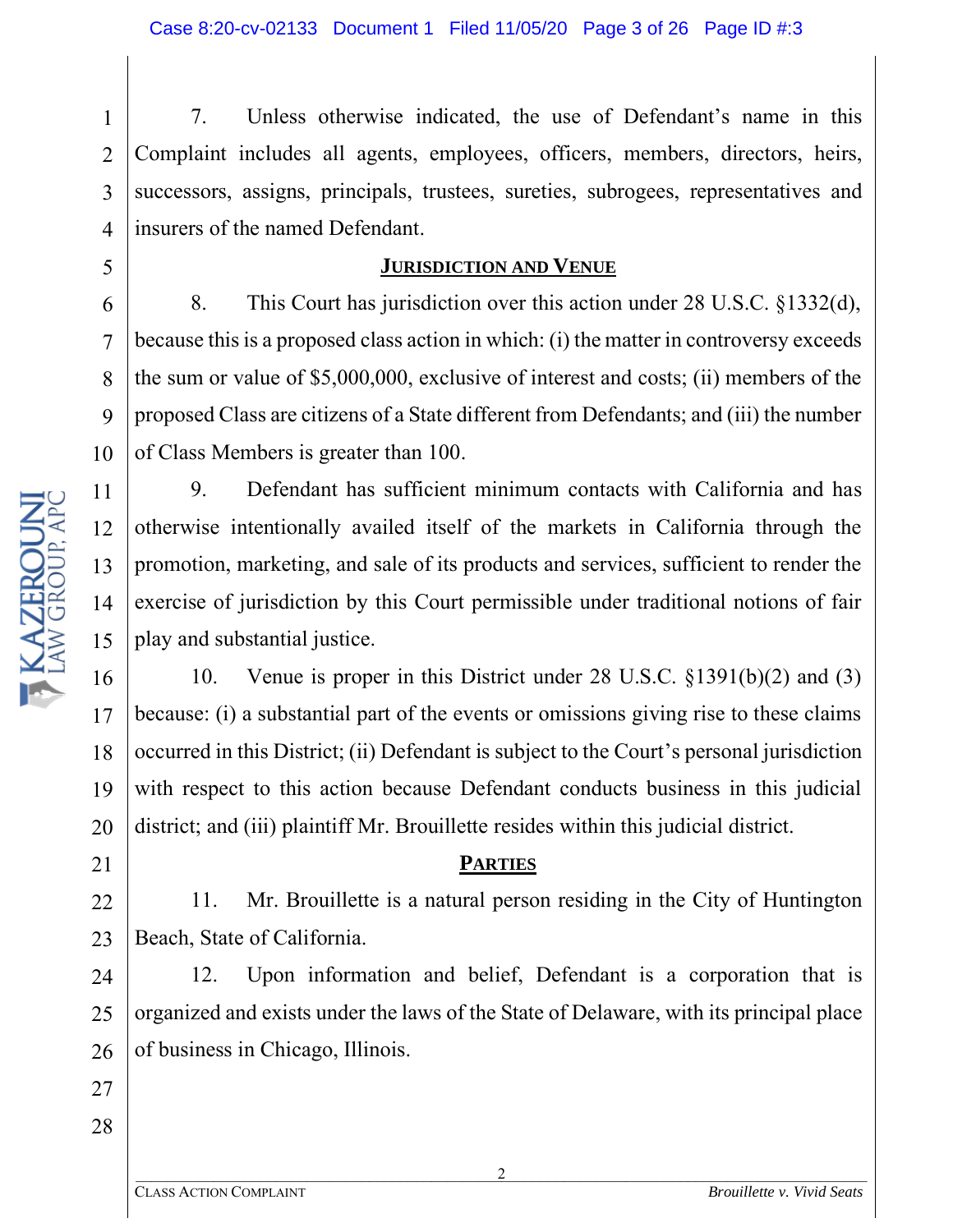1 2 3 13. Defendant resells tickets to consumer events, such as concerts or sporting events. Defendant conducts extensive business through internet sales within the United States, including California.

#### **NATURE OF THE CASE**

14. Vivid Seats is a secondary ticket marketplace that connects ticket sellers with ticket buyers.

15. Sellers can post tickets for sale on Vivid Seats' online platform, where buyers can view and purchase tickets. In exchange, Vivid Seats charges the buyer and seller a fee. For example, a seller is typically charged 10% of the total sale price.

16. Buyers are charged a service fee and delivery fee or electronic transfer fee, which can be more than 25% of the total sales price for a single ticket.

17. In order for this business model to work, Vivid Seats requires a steady influx of sellers so that there are always tickets for sale on the platform.

18. To incentivize ticket sellers to use Defendant's platform, Defendant would quickly pay the ticket sellers, even if the event the ticket related to had not yet occurred.

19. Until recently, Defendant's "Seller Terms and Conditions" stated that "sellers typically receive payments issued to their registered Paypal accounts not more than fourteen (14) business days after delivery to buyer, regardless of method of delivery , unless otherwise agreed to by Vivid Seats. For events that are more than 100 days from the date of the sale, Sellers receive payment approximately 90 days from the date of the event."

23 24 25 20. Defendant advertises on its website that every ticket purchase comes with a 100% Buyer Guarantee, which was "designed to give you full peace-of-mind, safety, and security."

26 27 28 21. Vivid Seats further claimed that "[i]f an event is canceled with no rescheduled date, you are naturally entitled to a full refund of the purchase price, including delivery charges. For events that are rescheduled, we will assist you with

4

5

6

7

8

9

10

11

12

13

14

15

16

17

18

19

20

21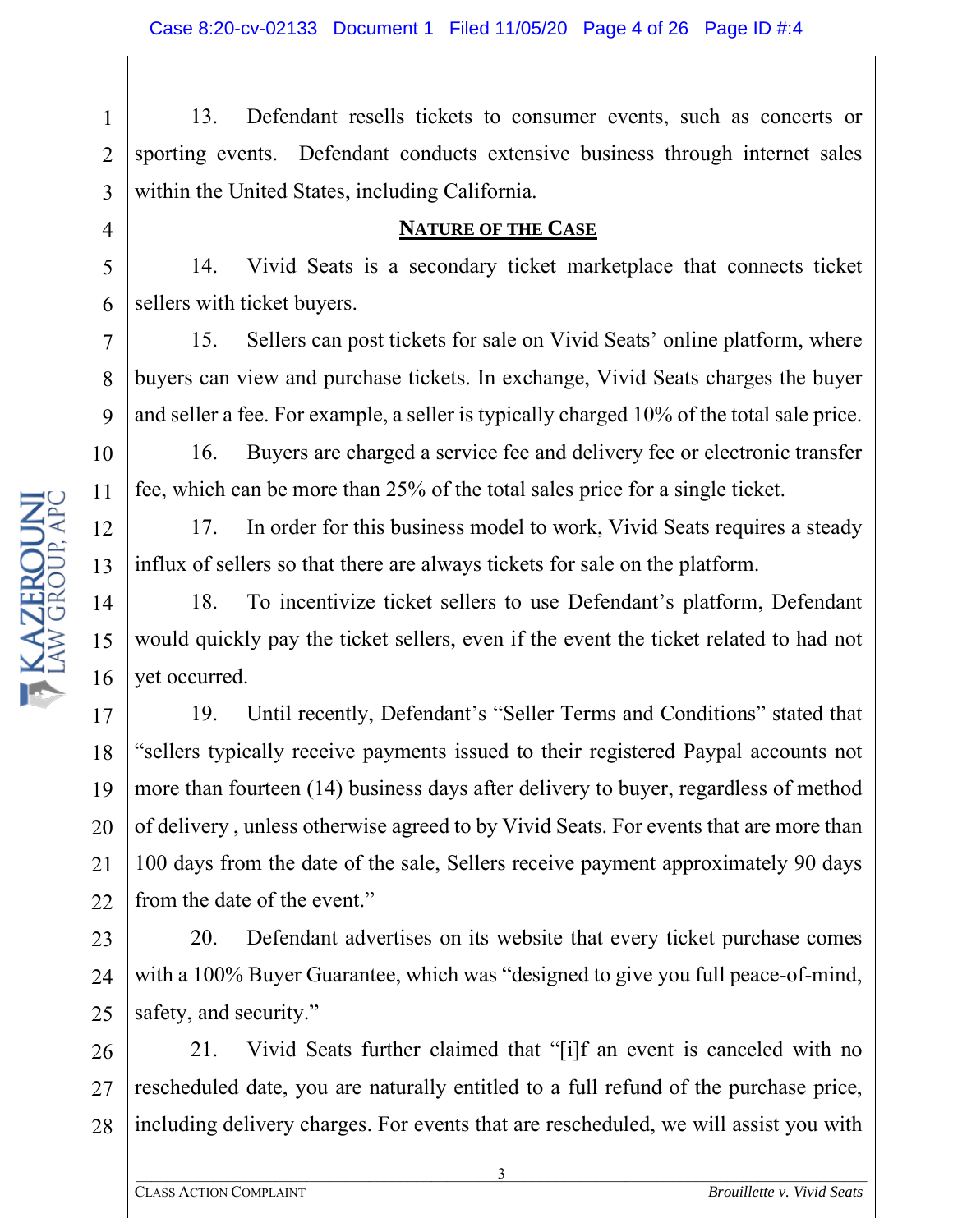1 2 any ticket reissuing concerns or help you sell your tickets if the new date is no longer desirable to you."

22. Defendant heavily advertises the "100% Buyer Guarantee" by including it in commercials in large text and through Defendant's constant reminder on banners throughout its website that the consumer's purchase comes with a "100% Buyer Guarantee".

23. Below are some banners that appear on Defendant's website.



100% BUYER GUARANTEE

**100% BUYER GUARANTEE** 

- Valid tickets delivered in time for the event or your money back
- Secure transactions backed by full service customer care
- Full compensation for events that are canceled and not rescheduled

**VIEW FULL DETAILS** 

24. According to Defendant, Defendant's 100% Buyer Guarantee entices millions of consumers to choose Defendant over other similar services.<sup>1</sup>

23 24 25. However, by ensuring that the sellers had cash available to continue purchasing tickets to other events, Defendant gave up the capital that was needed to provide its consumers with the "full refund" that Defendant had promised.

26 27 26. Defendant knew, or should have known, that it did not have enough capital to provide its consumers with a full refund as it had advertised. In fact, this

28

4 <sup>1</sup> https://www.vividseats.com/vivid-seats-experience (Last accessed Oct. 26, 2020)

3

4

5

6

7

8

9

10

11

12

13

14

15

16

17

18

19

20

21

22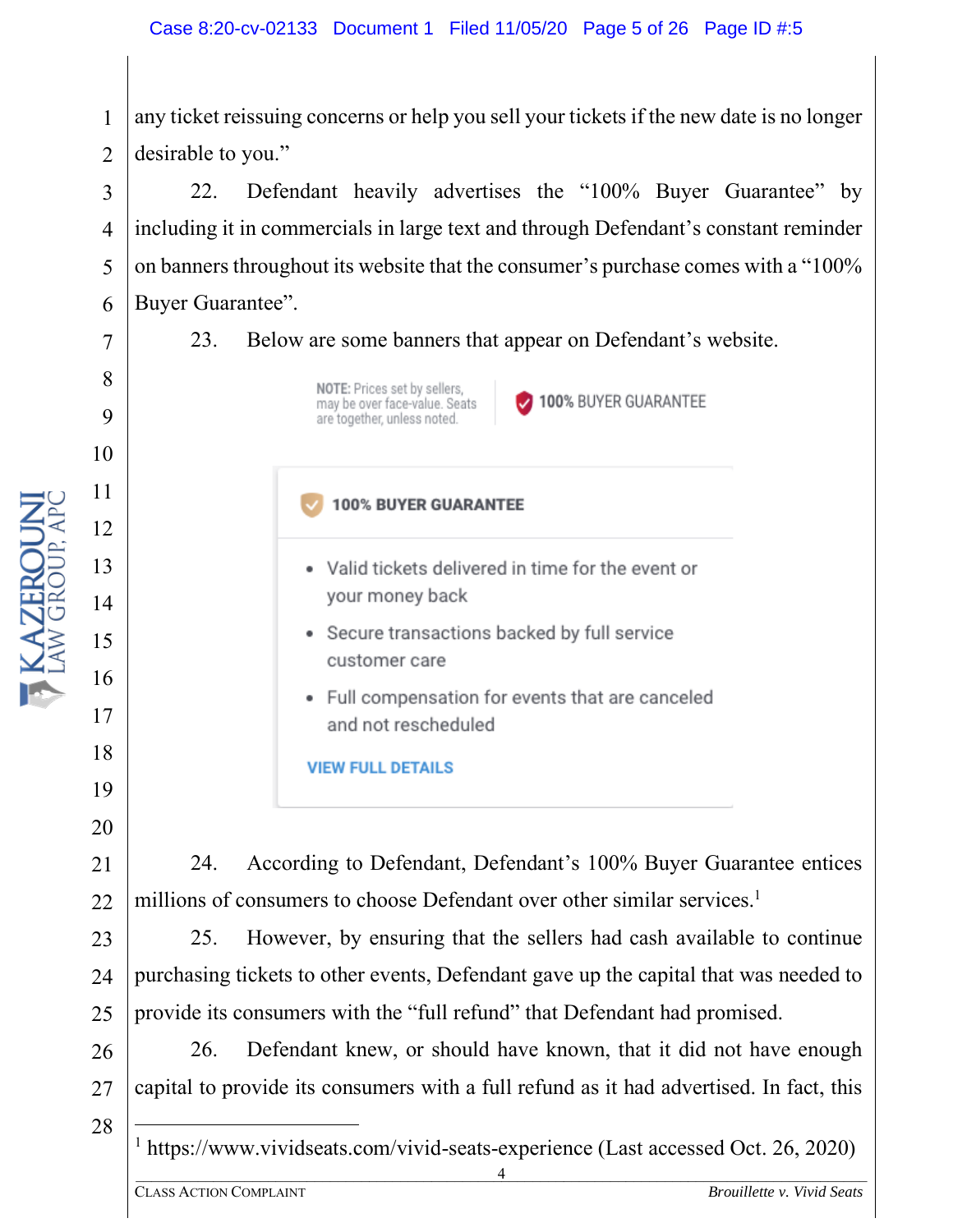is exactly what happened when Covid-19 pandemic occurred.

27. After the United States shut down in March of 2020 due to the COVID-19 pandemic, all entertainment events were canceled, with no rescheduling.

28. At first, Defendant continued to promise consumers that "[i]f a customer purchased tickets to an event that is canceled with no rescheduled date, they are entitled to a full refund of the purchase price, including delivery charges, per Vivid Seats' 100% Buyer Guarantee. There is no need to take any action, and our award-winning customer service team will contact customers directly regarding next steps."<sup>2</sup>

10 11 12 29. Defendant has continued to refuse to honor the 100% Buyer Guarantee, and instead has forced customers to accept only future, "Rewards Cash loyalty credit".

30. Furthermore, Defendant has now voluntarily changed the language of the 100% Buyer Guarantee from "you will be refunded for a cancelled event" to "you will be compensated for a cancelled event."

16 17 18 31. Despite promising consumers full refunds, Defendant now is attempting to unilaterally minimize its exposure by changing its website's language and by refusing to give consumers refunds.

#### **FACTUAL ALLEGATIONS**

32. Plaintiff re-alleges and incorporates by reference all of the above paragraphs of this Complaint as though fully stated herein.

33. On or about March 1, 2020, Mr. Brouillette purchased two tickets to see The Rolling Stones in concert on May 8, 2020, which costs a total of \$1,632.82.

24 25 34. On or about March 17, 2020, The Rolling Stones announced that they would be canceling their 2020 tour due to the Covid-19 pandemic.

5

1

2

3

4

5

6

7

8

9

13

14

15

19

20

21

22

23

26

 $\overline{\phantom{a}}$  , and the contribution of the contribution of  $\overline{\phantom{a}}$  ,  $\overline{\phantom{a}}$  ,  $\overline{\phantom{a}}$  ,  $\overline{\phantom{a}}$  ,  $\overline{\phantom{a}}$  ,  $\overline{\phantom{a}}$  ,  $\overline{\phantom{a}}$  ,  $\overline{\phantom{a}}$  ,  $\overline{\phantom{a}}$  ,  $\overline{\phantom{a}}$  ,  $\overline{\phantom{a}}$  ,  $\overline{\phantom{a$ 

<sup>27</sup> 28 <sup>2</sup>https://web.archive.org/web/20200407050613/https://support.vividseats.com/supp ort/solutions/articles/11000083676-information-regarding-the-coronavirus-impact (Last accessed on October 26, 2020).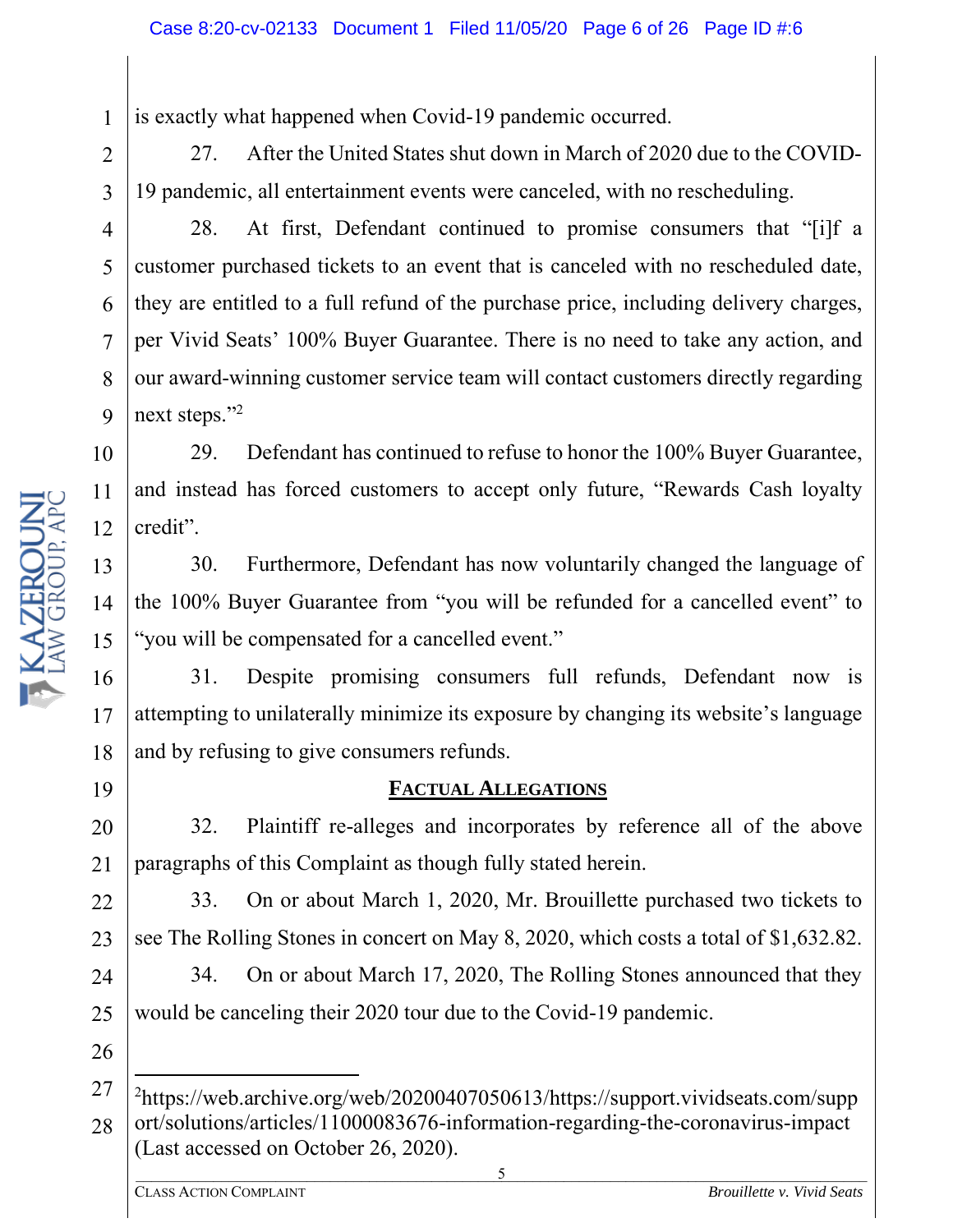35. On or about March 18, 2020, Mr. Brouillette called Vivid Seats to get a refund. Vivid Seats stated that they were going to look into the matter. However, Vivid Seats never got back to Mr. Brouillette, nor did they give him any timetable on when the investigation would be resolved. After several calls, Vivid Seats never provided Mr. Brouillette with a refund.

36. Still not having any luck getting a refund from Vivid Seats directly, on April 13, 2020, Mr. Brouillette attempted to dispute his charges with his credit card servicer, Discover. However, after an investigation, Discover left the charges on Mr. Brouillette's account because it determined the charges were "valid based on the merchant's documentation."

37. To date, Mr. Brouillette has not received any kind of refund for the tickets he purchased.

38. At the time Plaintiff purchased Defendant's tickets, Plaintiff believed and relied upon Defendant's representation that the tickets came with a 100% Buyer Guarantee that allowed the Plaintiff to get a full refund in the event of a cancellation of their event without rescheduling.

17 18 39. Plaintiff reasonably believed that Defendant's tickets came with a 100% Buyer Guarantee.

19 20 40. Plaintiff would like to purchase tickets using Defendant's platform again in the future but is concerned about being further mislead by Defendant.

22 41. All of the tickets purchased through Defendant's website contain identical or substantially similar representations regarding the nature of the tickets.

23 24 25 42. Defendant knew, or in the exercise of reasonable care, should have known that it could not provide a full refund to all its consumers, thus Defendant knew, or should have known, that its advertising materials were misleading or false.

26 27 28 43. As a consequence of Defendant's unfair and deceptive advertising and manufacturing practices, Plaintiff and other consumers similarly situated purchased and overpaid to use Defendant's platform under the false impression that the tickets

6

1

2

3

4

5

6

7

8

9

10

11

12

13

14

15

16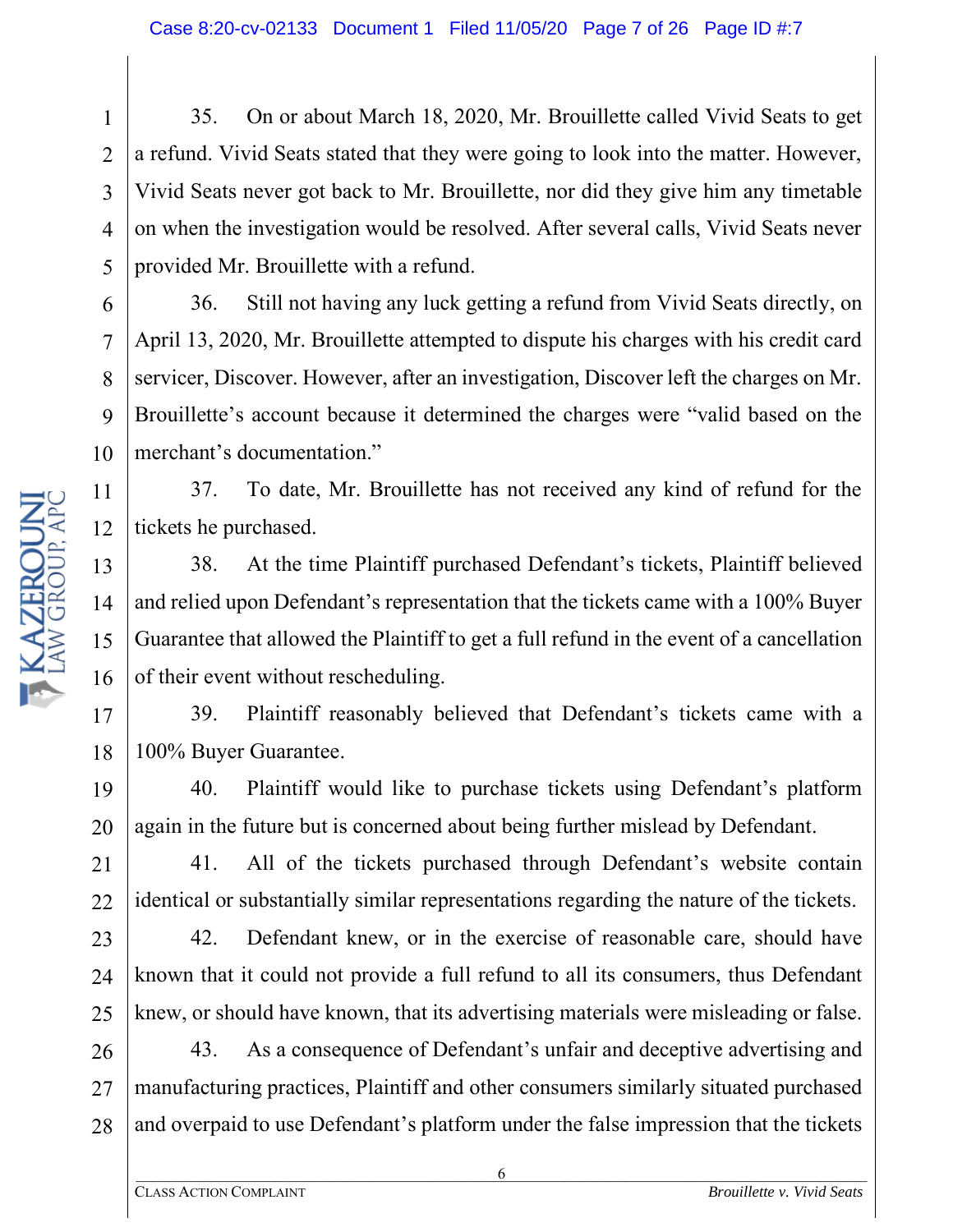1 2 were backed by a "100% Buyer Guarantee" that would allow purchasers to get a full cash refund if there is a cancellation without a reschedule.

44. Plaintiff and other consumers similarly situated in California purchased and overpaid to use Defendant's platform under the misrepresentations that Defendant's that the tickets were backed by a "100% Buyer Guarantee" that would allow purchasers to get a full cash refund if there is a cancellation without a reschedule.

45. If Plaintiff had been aware that the there was no "100% Buyer Guarantee", Plaintiff would have paid less to use Defendant's marketplace or would have purchased the tickets on a different platform. In other words, Plaintiff would not have purchased tickets through Defendant but for the representations on the Defendant's website.

46. Plaintiff and others similarly situated were exposed to and relied upon the same material misrepresentations made on Defendant's website.

47. As a result of Defendant's false and misleading statements, Plaintiff and other similarly situated consumers purchased thousands, if not tens or hundreds of thousands, of tickets on Defendant's marketplace, and have suffered, and continue to suffer, injury in fact through the loss of money and/or property.

19 20 21 48. This action seeks, among other things, public injunctive relief, restitution of all amounts illegally obtained, and disgorgement of any and all illgotten gains as a result of the misconduct alleged herein.

#### **CLASS ACTION ALLEGATIONS**

23 24 49. Plaintiff re-alleges and incorporates by reference all of the above paragraphs of this Complaint as though fully stated herein.

25 26 50. Plaintiff brings this action individually and on behalf of all others similarly situated against Defendant, pursuant to Fed. R. Civ. P. 23.

27 28 51. Subject to additional information obtained through further investigation and/or discovery, the proposed class (the "Class") consists of:

3

4

5

6

7

8

9

10

11

12

13

14

15

16

17

18

22

 $\overline{7}$  , and the contribution of the contribution of  $\overline{7}$  , and the contribution of the contribution of the contribution of the contribution of the contribution of the contribution of the contribution of the contrib 7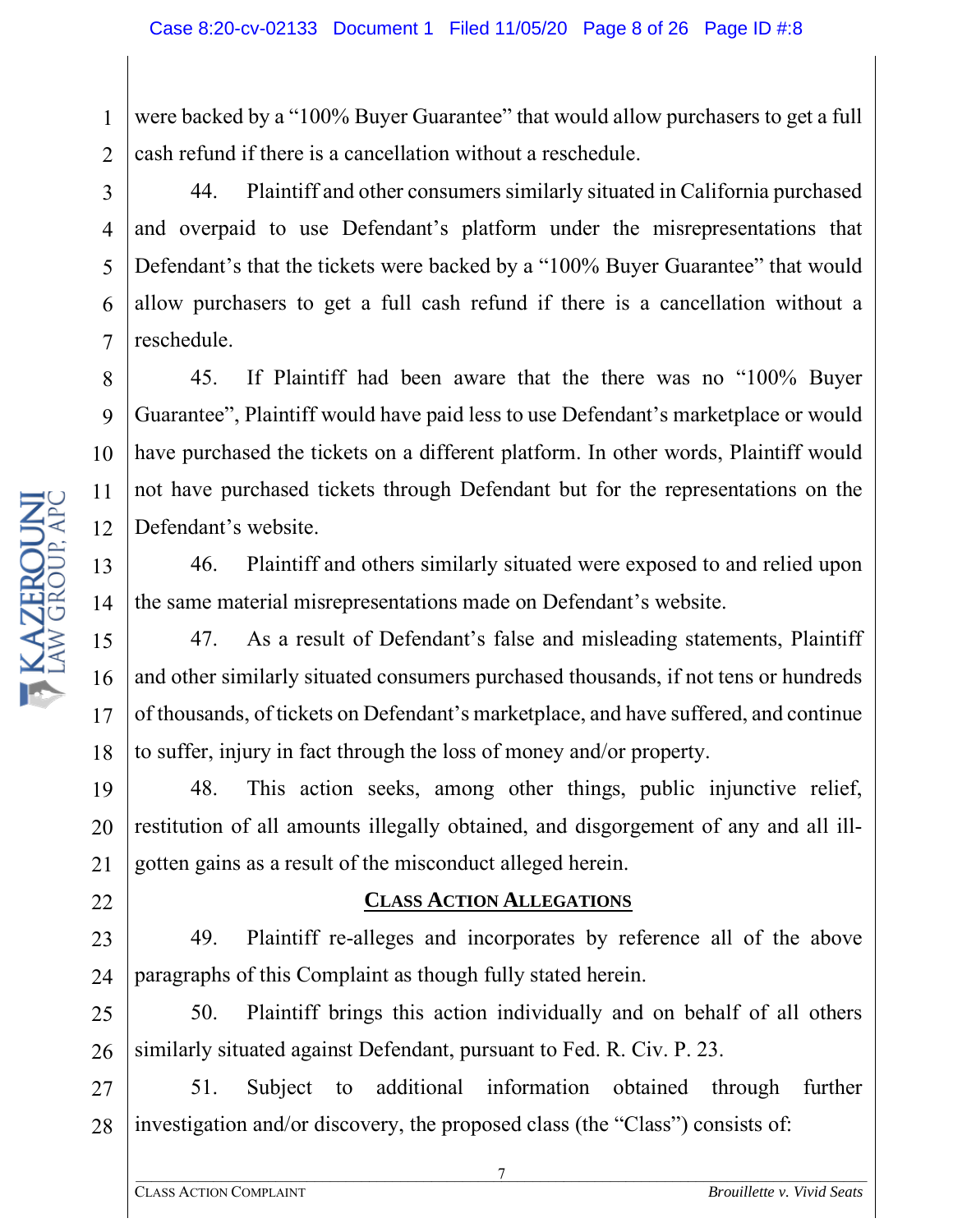All persons residing in California who used Vivid Seats to purchase one or more tickets to any event which was subsequently canceled or constructively canceled at any point within four years prior to the filing of this action until the date that notice of this class action is disseminated to the Class, and to whom Defendant has not provided a full refund, including all fees.

52. Excluded from the Class is Defendant and any of its officers, directors, and employees, or anyone who purchased Defendant's Product for the purpose of resale. Plaintiff reserves the right to modify or amend the Class definition before the Court determines whether certification is appropriate.

53. The "Class Period" meansfour years prior to the filing of the Complaint in this action.

54. **Ascertainability**. The members of the Class are readily ascertainable from Defendant's records and/or Defendant's agent's records of online sales.

15 16 17 18 19 55. **Numerosity**. The members of the Class are so numerous that their individual joinder is impracticable. Plaintiff is informed and believe that millions of people have used Defendant's online ticket platform, and on that basis, Plaintiff alleges that the putative Class consists of hundreds, if not thousands of members within California.

20 21 22 23 24 56. **Existence and Predominance of Common Questions of Law and Fact.** Common questions of law and fact exist as to all members of the Class and predominate over any questions affecting only individual Class members. All members of the Class have been subject to the same conduct and their claims are based on the same standardized marketing, advertisements and promotions. The common legal and factual questions include, but are not limited to, the following:

> a. Whether the Defendant falsely advertised that all tickets came with a guarantee that the consumer could get their money back;

1

2

3

4

5

6

7

8

9

10

11

12

13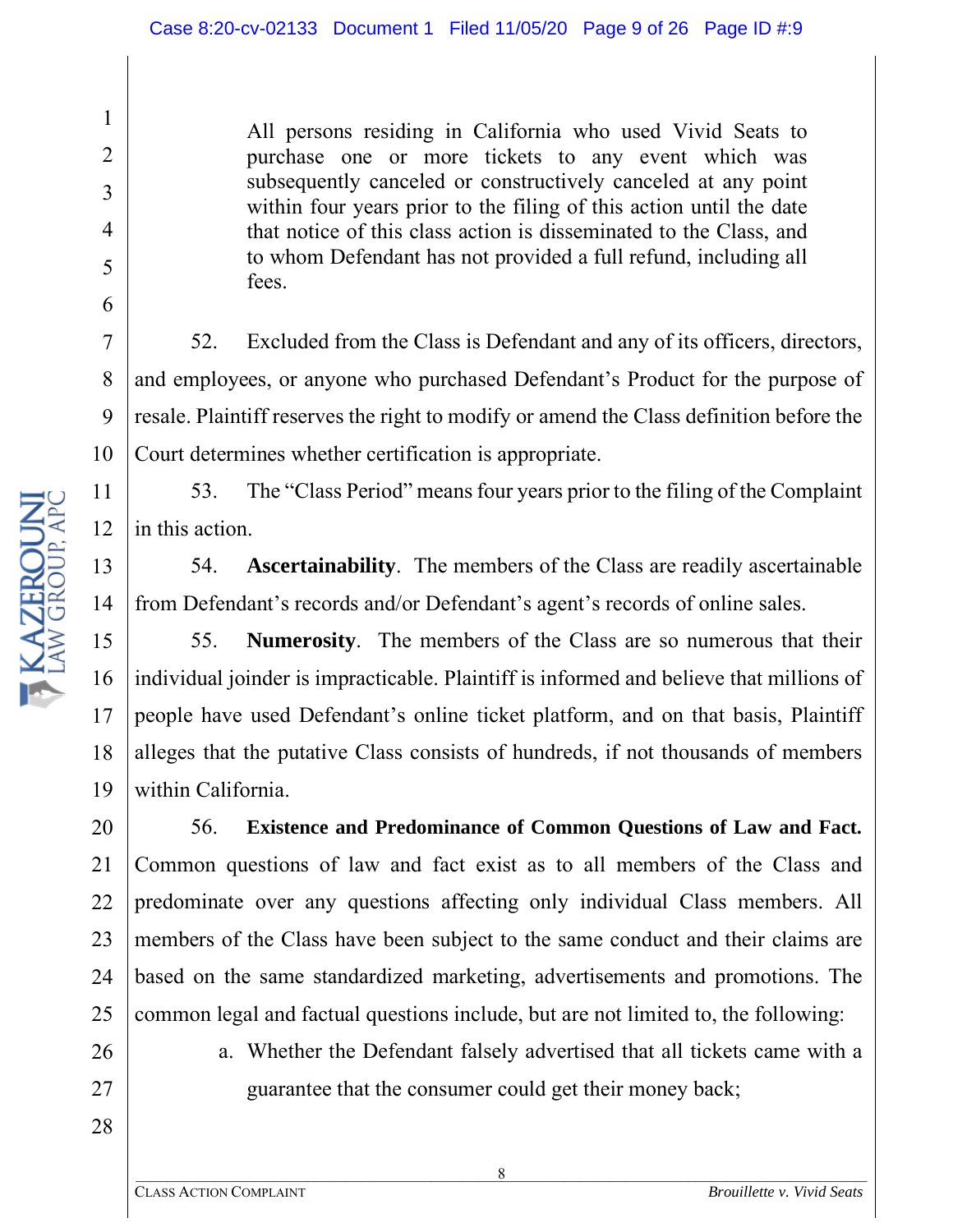- b. Whether Defendant did not retain enough capital to actually give all of its consumers a refund;
- c. Whether Defendant's claims and representations, as alleged herein, are untrue, misleading, and/or reasonably likely to deceive the average consumer;
- d. Whether Defendant's conduct violates California Civil Code §§ 1750, *et seq*.;
- e. Whether Defendant's advertising is false, untrue, or misleading within the meaning of California Business & Professions Code §§ 17500, *et seq*.;
- f. Whether Defendant's conduct is an unfair, fraudulent, or unlawful act or practice within the meaning of California Business & Professions Code §§ 17200, *et seq*.;
- g. Whether Defendant's advertising is unfair, deceptive, untrue or misleading within the meaning of California Business & Professions Code §§ 17200, *et seq*.;
- h. Whether Defendant acted negligently or intentionally in making the misrepresentations contained on Defendant's website and other advertising mediums as explained above;
- i. Whether Defendant, through its conduct, received money that, in equity and good conscience, belongs to Plaintiff and members of the Class;
- j. Whether Plaintiff and the putative Class members are entitled to equitable relief, including but not limited to restitution and/or disgorgement of ill-gotten gains; and
- k. Whether Plaintiff and the putative Class members are entitled to injunctive relief as sought herein.

27 28 57. **Typicality**. Plaintiff's claims are typical of the claims of the members of the Class in that Plaintiff is a member of the Class that Plaintiff seeks to represent.

**T KAZEROUN** 

1

2

3

4

5

6

7

8

9

10

11

12

13

14

15

16

17

18

19

20

21

22

23

24

25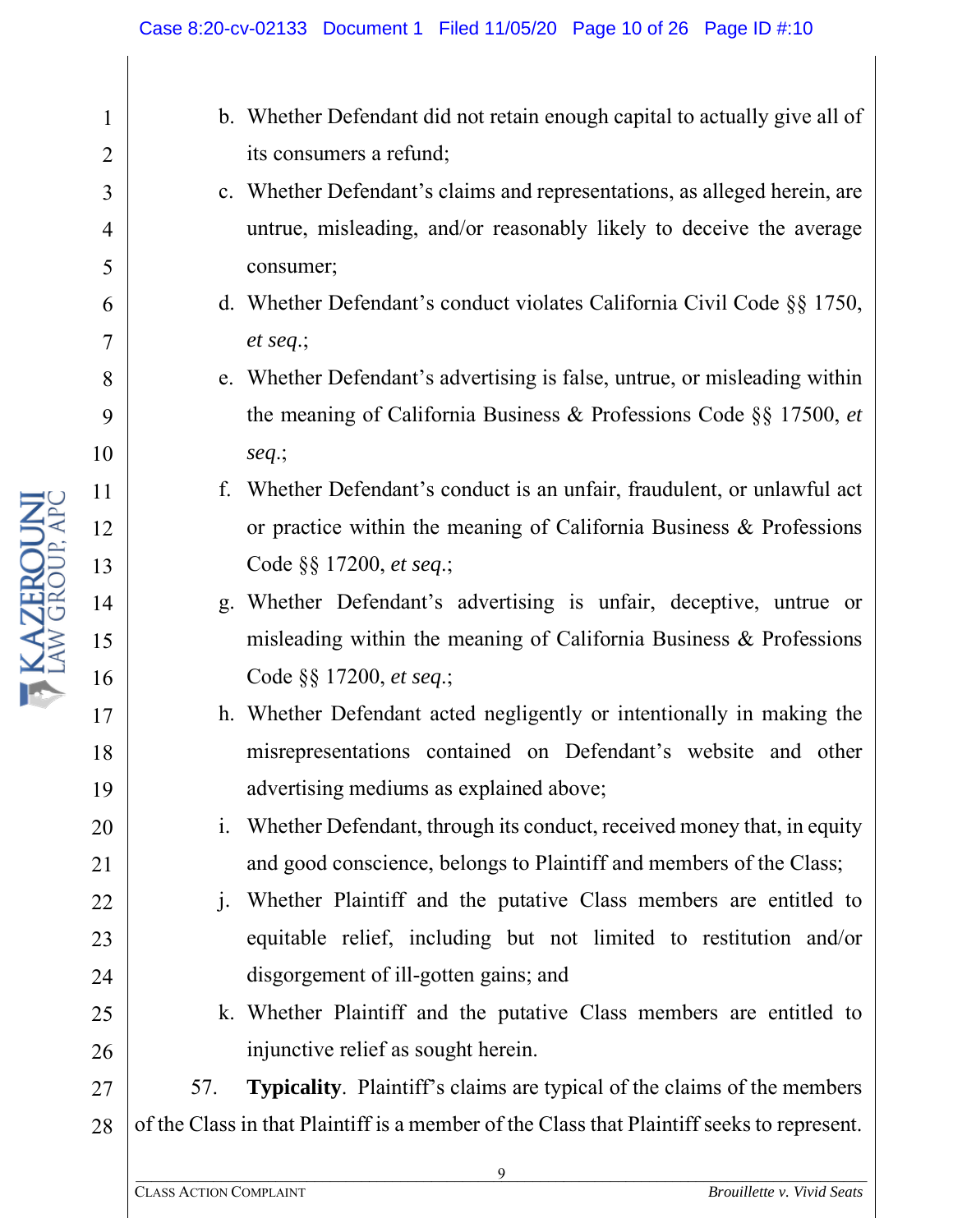1 2 3 4 5 6 Similar to members of the putative Class, Plaintiff purchased the tickets after exposure to the same material misrepresentations and/or omissions appearing on Defendant's website. Plaintiff also received tickets that Defendant did not have the capital to provide refunds for in the chance of a cancelation. Plaintiff is advancing the same claims and legal theories on behalf of themselves and all absent members of the Class. Defendant has no defenses unique to Plaintiff.

58. **Adequacy of Representation**. Plaintiff will fairly and adequately protect the interests of the members of the putative Class. Plaintiff has retained counsel experienced in consumer protection law, including class actions, and specifically, false and deceptive advertising. Plaintiff has no adverse or antagonistic interest to those in the Class and will fairly and adequately protect the interests of the Class. Plaintiff's attorneys are aware of no interests adverse or antagonistic to those of Plaintiff and proposed Class.

14 15 16 17 18 19 20 21 22 23 24 25 26 27 28 59. **Superiority**. A class action is superior to all other available means for the fair and efficient adjudication of this controversy. Individualized litigation would create the danger of inconsistent and/or contradictory judgments arising from the same set of facts. Individualized litigation would also increase the delay and expense to all parties and the court system. The damages or other financial detriment suffered by individual Class members may be relatively small compared to the burden and expense that would be entailed by individual litigation of the claims against the Defendant. The injury suffered by each individual member of the proposed class is relatively small in comparison to the burden and expense of individual prosecution of the complex and extensive litigation necessitated by Defendant's conduct. It would be virtually impossible for members of the proposed Class to individually redress effectively the wrongs to them. Even if the members of the proposed Class could afford such litigation, the court system could not. Individualized litigation of the complex legal and factual issues of such a case increases the delay and expense to all parties, including the court. By contrast, the class action device presents far

7

8

9

10

11

12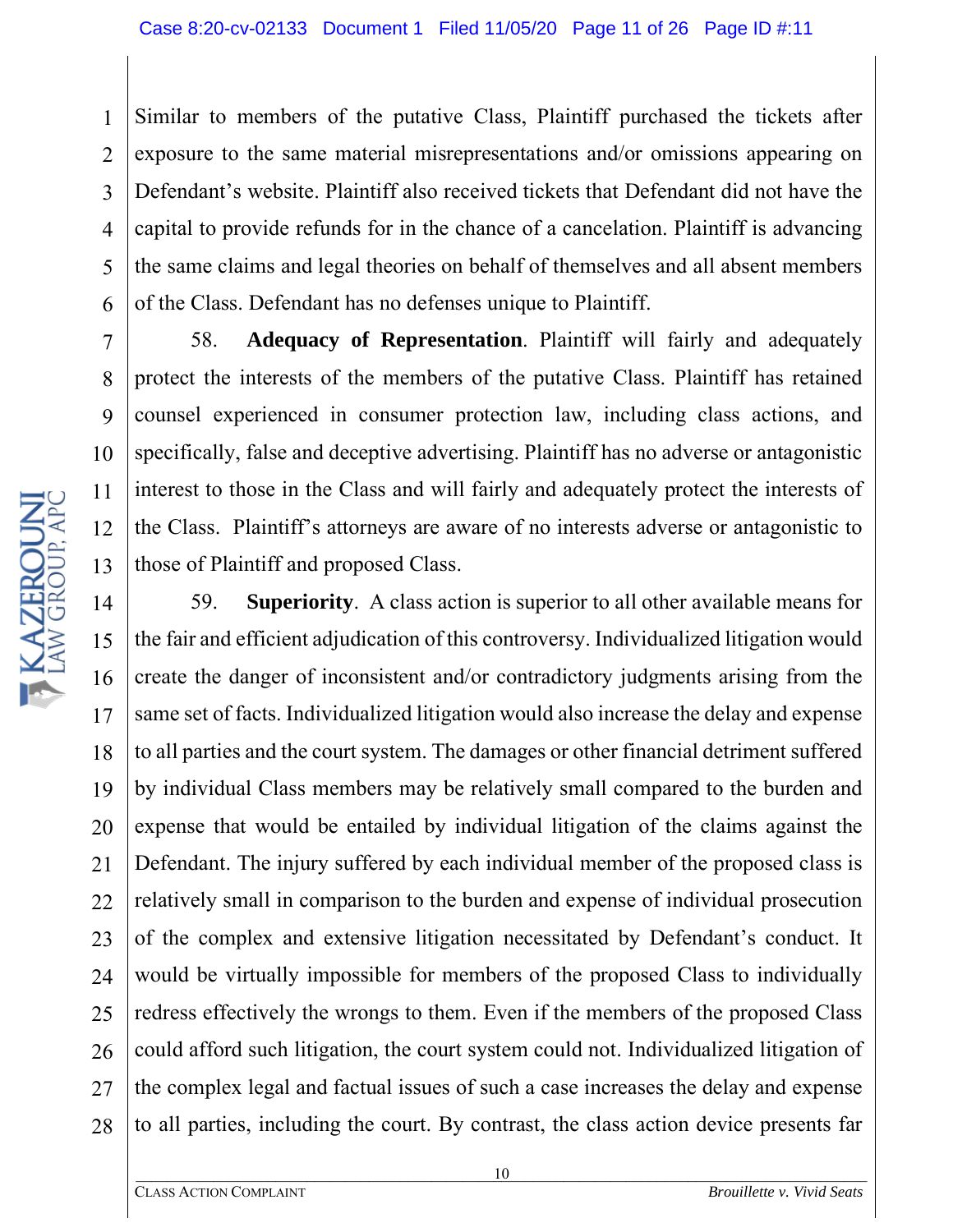1 2 3 fewer management difficulties, and provides the benefits of single adjudication, economy of scale, and comprehensive supervision by a single court. Therefore, a class action is maintainable pursuant to Fed. R. Civ. P. 23.

10

11

12

13

14

15

16

24

25

26

60. Unless the Class is certified, Defendant will retain monies received as a result of Defendant's unlawful and deceptive conduct alleged herein. Unless a class-wide injunction is issued, Defendant will also likely continue to, or allow its resellers to, advertise, market, promote, and sell its tickets in an unlawful and misleading manner, and members of the Class will continue to be misled, harmed, and denied their rights under California law.

61. Further, Defendant has acted or refused to act on grounds that are generally applicable to the class so that declaratory and injunctive relief is appropriate to the Class as a whole, making class certification appropriate pursuant to Fed. R. Civ. P. 23.

#### **FIRST CAUSE OF ACTION FOR VIOLATIONS OF THE CALIFORNIA CONSUMERS LEGAL REMEDIES ACT CAL. CIV. CODE §§ 1750,** *ET SEQ***.**

17 18 62. Plaintiff re-alleges and incorporates by reference all of the above paragraphs of this Complaint as though fully stated herein.

19 20 21 22 23 63. California Civil Code Section 1750, *et seq.,* entitled the Consumers Legal Remedies Act (hereinafter "CLRA"), provides a list of "unfair or deceptive" practices in a "transaction" relating to the sale of "goods" or "services" to a "consumer." The Legislature's intent in promulgating the CLRA is expressed in Civil Code Section 1760, which provides, *inter alia*, that its terms are to be:

> Construed liberally and applied to promote its underlying purposes, which are to protect consumers against unfair and deceptive business practices and to provide efficient and economical procedures to secure such protection.

27 28 64. Defendant's tickets constitute a "good" as defined pursuant to Civil Code Section 1761(a).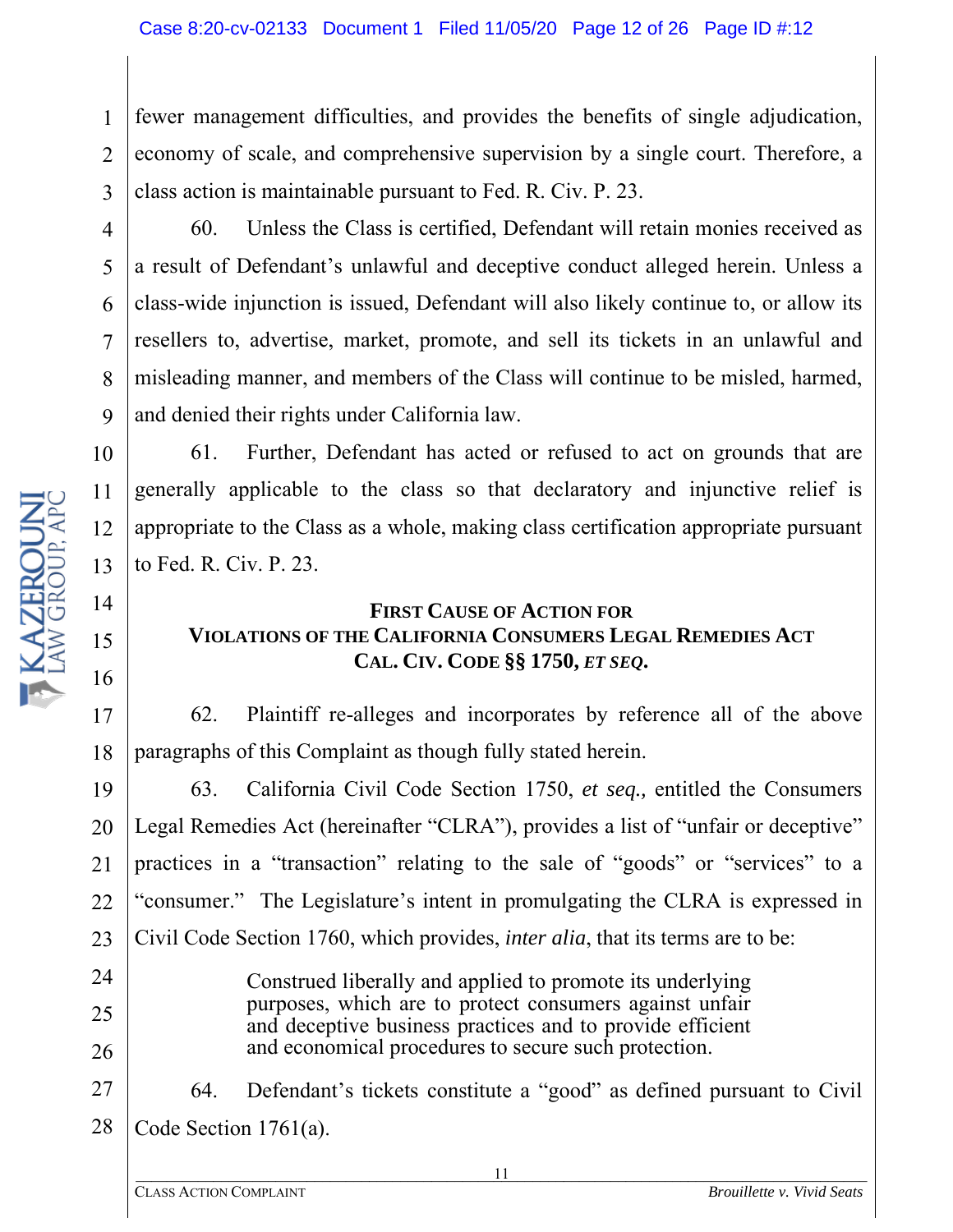1 2 65. Plaintiff and the putative Class members are each a "consumer" as defined pursuant to Civil Code Section 1761(d).

3 4 5 66. Plaintiff and each of the putative Class members' purchase of Defendant's tickets constitutes a "transaction" as defined pursuant to Civil Code Section 1761(e).

67. Civil Code Section 1770(a)(2), (5), (7) and (9) provide that:

The following unfair methods of competition and unfair or deceptive acts or practices undertaken by any person in a transaction intended to result or which results in the sale or lease of goods or services to any consumer are unlawful:

(2) [m]isrepresenting the source, sponsorship, approval, or certification of goods or services;

(5) [r]epresenting that goods or services have sponsorship, approval, characteristics, ingredients, uses, benefits, or quantities which they do not have …;

(7) [r]epresenting that goods or services are of a particular standard, quality, or grade … if they are of another; [and]

(9) [a]dvertising goods or services with intent not to sell them as advertised."

68. Defendant violated Civil Code Section 1770(a)(2), (5), (7) and (9) by marketing and representing its tickets as coming with a "100% Buyer Guarantee" that would provide consumers with a full refund in case of a cancellation without a rescheduling. However, in reality, Defendant was not retaining the capital needed to provide refunds for its consumers, and thus could not provide every consumer with a refund as it advertised.

69. On information and belief, Defendant's violations of the CLRA, as set forth herein, were done with awareness of the fact that the conduct alleged was wrongful and was motivated solely by Defendant's self-interest, monetary gain, and increased profit. Plaintiff further alleges that Defendant committed these acts

6

7

8

9

10

11

12

13

14

15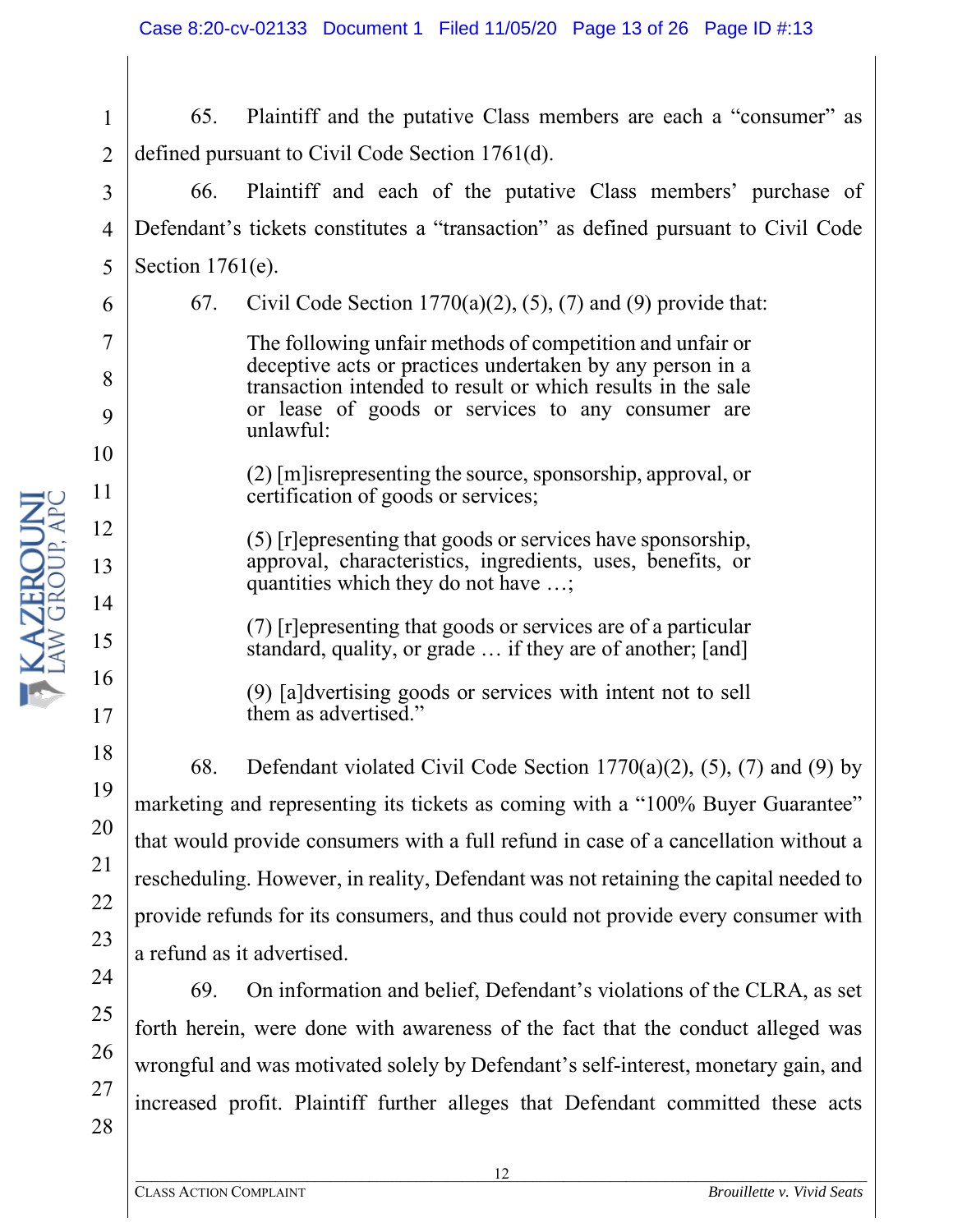1 2 knowing the harm that would result to Plaintiff and Defendant engaged in such unfair and deceptive conduct notwithstanding such knowledge.

70. Plaintiff suffered an "injury in fact" because Plaintiff's money was taken by Defendant as a result of Defendant's false and misleading representations set forth on Defendant's website and other advertising mediums as explained above.

71. As a direct and proximate result of Defendant's violations of the CLRA, Plaintiff and members of the putative Class are entitled to a declaration that Defendant violated the Consumer Legal Remedies Act.

9 10 72. Attached hereto as **Exhibit A** is the affidavit of Plaintiff pursuant to Cal. Civ. Code § 1780(d).

11 12 73. Plaintiff and the putative Class are also entitled to, and seek, injunctive relief prohibiting such conduct in the future and to recover money damages.

74. Plaintiff reserves the right to amend the Complaint to assert damages under the CLRA under Cal. Civ. Code § 1782(a).

#### **SECOND CAUSE OF ACTION FOR VIOLATIONS OF CALIFORNIA'S FALSE ADVERTISING LAW ("FAL") BUS. & PROF. CODE §§ 17500,** *ET SEQ***.**

75. Plaintiff re-alleges and incorporates by reference all of the above paragraphs of this Complaint as though fully stated herein.

76. Plaintiff and Defendant are both "person[s]" as defined by California Business & Professions Code § 17506.

77. California Business & Professions Code § 17535 authorizes a private right of action on both an individual and representative basis.

78. Defendant advertises its platform as providing consumers with a "100% Buyer Guarantee" that ensures consumers will receive a full refund on any event that is canceled without rescheduling, when, in fact, Defendant did not maintain the capital to provide consumers with full refunds, and now refuses to provide consumers with full refunds.

3

4

5

6

7

8

13

14

15

16

17

18

19

20

21

22

23

24

25

26

27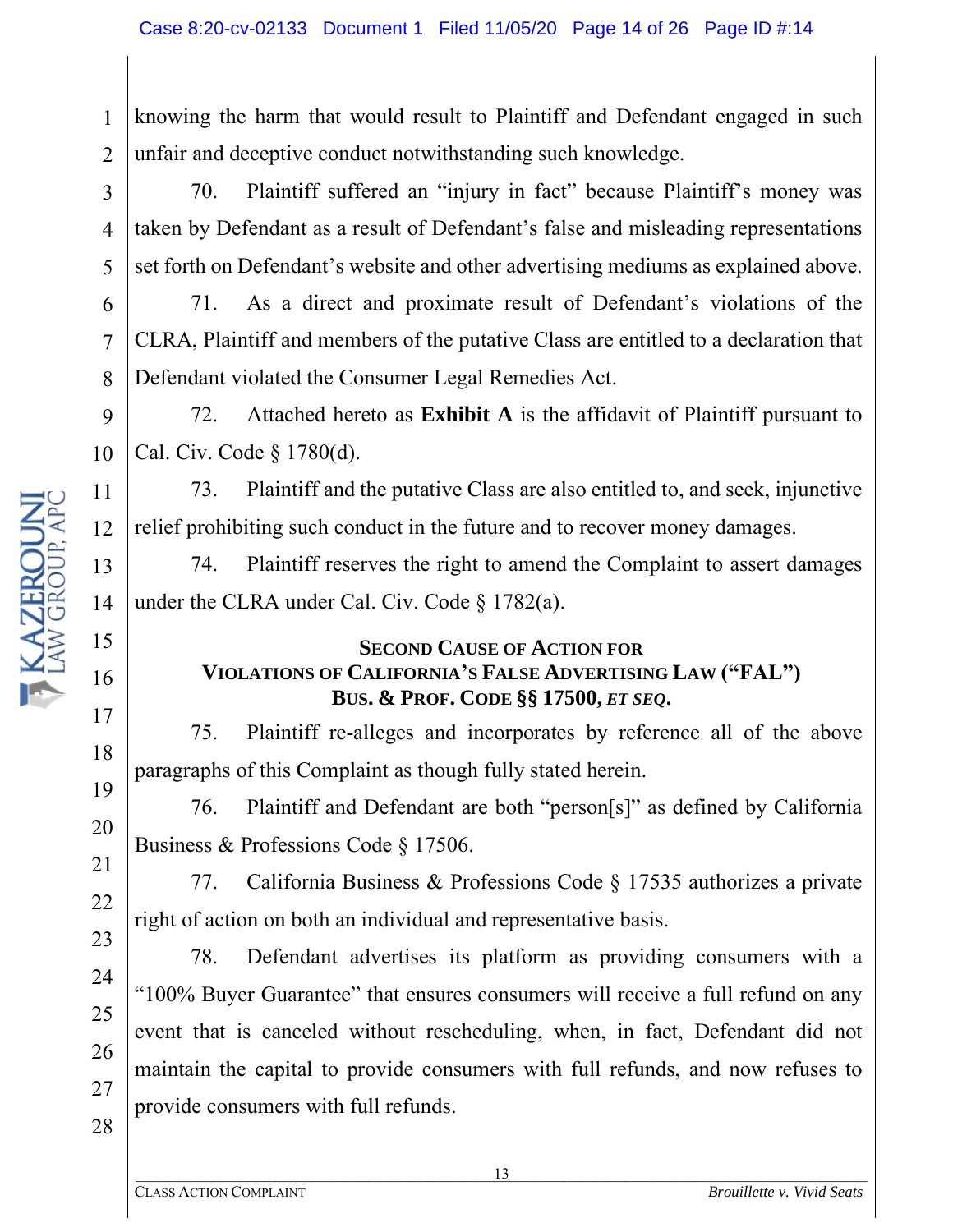1 2 3 79. These misrepresentations, acts, and non-disclosures by Defendant constitute false and misleading advertising in violation of Business & Professions Code §§ 17500*, et seq.*

80. At all times relevant, Defendant's advertising and promotion of its Products was, and is, untrue, misleading, and likely to deceive the reasonable consumer and the public. In fact, Defendant did deceive Plaintiff and the putative Class members through the above described representations.

8 9 10 11 81. Defendant engaged in the false and/or misleading advertising and marketing its online marketplace, as alleged herein, with the intent to directly or indirectly induce consumers to purchase tickets to events using its platform, which Defendant knew, or had reason to know, did not have the properties that Defendant alleged.

82. Because Defendant knew or should have known that the representations and/or omissions alleged herein were untrue or misleading, Defendant acted in violation of California Business & Professions Code §§ 17500, *et seq.*

19 83. Had Defendant truthfully advertised that it could not provide consumer with a guaranteed refund for canceled events, Plaintiff and the putative Class members would not have purchased tickets to events through Defendant, or would have paid less to Defendant.

20 21 22 84. This false and misleading advertising by Defendant presents a continuing threat to consumers, as Defendant still claims on its website that tickets come with a "100% Buyer Guarantee" including compensation for canceled events.

23 24 25 26 85. As a direct and proximate result of the aforementioned acts and omissions by Defendant, Defendant received and continuesto hold monies rightfully belonging to Plaintiff and the putative Class members, who were led to purchase tickets on Defendant's platform during the Class Period.

27

//

28 //

17

18

4

5

6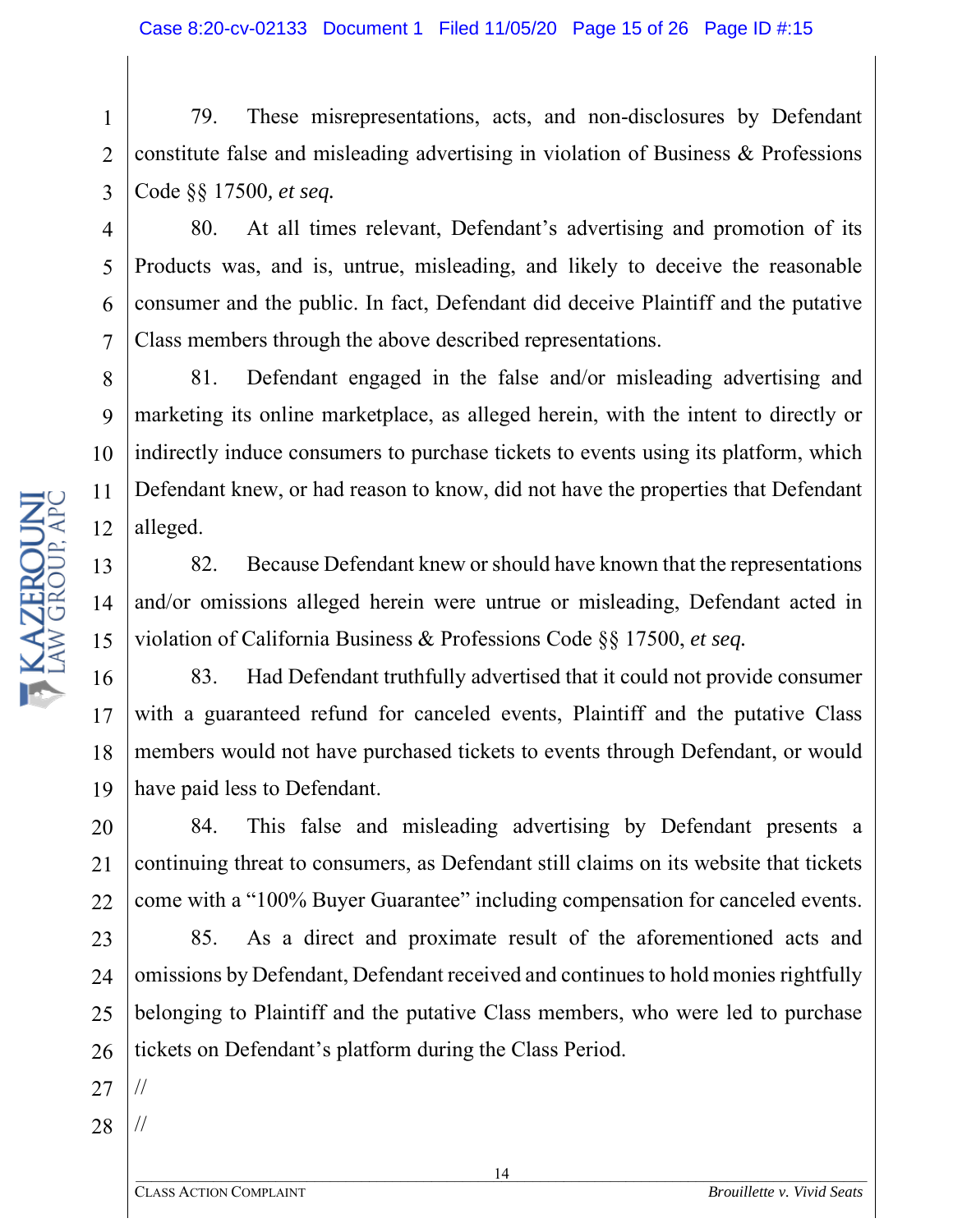#### **THIRD CAUSE OF ACTION FOR VIOLATIONS OF CALIFORNIA'S UNFAIR COMPETITION LAW ("UCL") BUS. & PROF. CODE §§ 17200,** *ET SEQ***.**

86. Plaintiff re-alleges and incorporates by reference all of the above paragraphs of this Complaint as though fully stated herein.

87. Plaintiff and Defendant are each a "person" as defined by California Business & Professions Code § 17201. California Business & Professions Code § 17204 authorizes a private right of action on both an individual and representative basis.

88. "Unfair competition" is defined by Business and Professions Code § 17200 as encompassing several types of business "wrongs," including: (1) an "unlawful" business act or practice, (2) an "unfair" business act or practice, (3) a "fraudulent" business act or practice, and (4) "unfair, deceptive, untrue or misleading advertising." The definitions in  $\S$  17200 are drafted in the disjunctive, meaning that each of these "wrongs" operates independently from the others.

16 89. By and through Defendant's conduct alleged in further detail above and herein, Defendant engaged in conduct which constitutes unlawful, unfair, and/or fraudulent business practices, and unfair, deceptive, untrue or misleading advertising, as prohibited by California's UCL.

90. An "injunction" is "the primary form of relief available under the UCL to protect consumers from unfair business practices." *In re Tobacco II Cases*, 46 Cal.4th 298, 319 (2009); *see also*, *Clayworth v. Pfizer, Inc.*, 49 Cal.4th 758, 789 (2010) ("[i]f a party has standing under" the UCL, "it may seek injunctive relief").

#### **A. "UNLAWFUL" PRONG**

91. Beginning at a date currently unknown and continuing to the time of the filing of this Complaint, Defendant has committed acts of unfair competition, including those described above, by engaging in a pattern of "unlawful" business practices, within the meaning of Bus. & Prof. Code §§ 17200 *et seq.,* by marketing,

1

2

3

4

5

6

7

8

9

10

11

12

13

14

15

17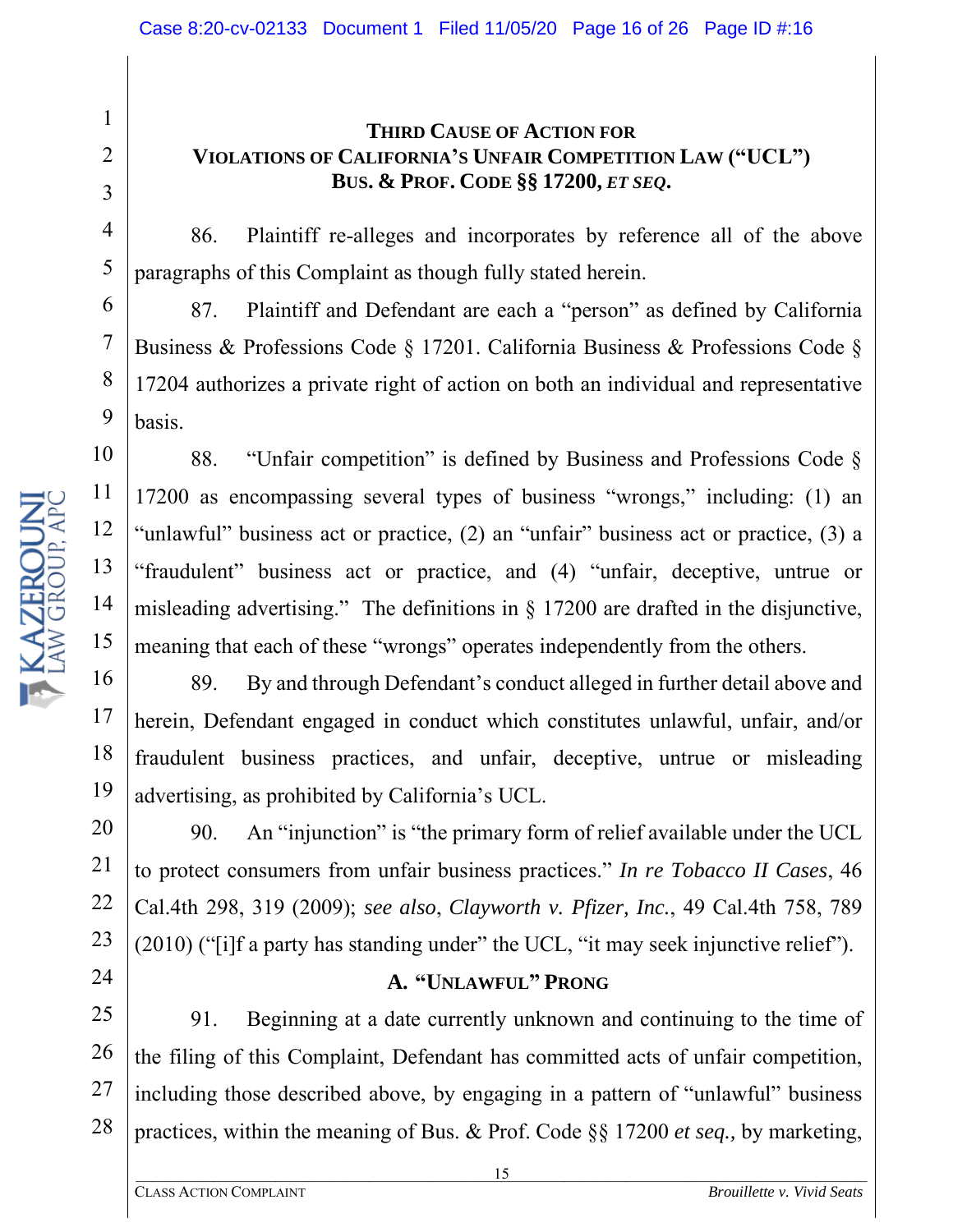1 2 3 manufacturing, and distributing Defendant's Product in violation of California's Consumers Legal Remedies Act, Civil Code § 1750, *et seq*. and California's False Advertising Law, Business & Professions Code §§ 17500, *et seq.,* as alleged herein.

4

5

6

7

8

9

10

11

12

13

24

92. Defendant violated the above-referenced statutes by falsely and misleadingly representing that tickets sold on Defendant's online marketplace come with a "100% Buyer Guarantee", as described in more detail above.

93. By advertising, promoting, manufacturing, and selling its Product in violation of those California laws, Defendant engaged in a pattern of "unlawful" business practices within the meaning of California's UCL.

94. Plaintiff seeks public injunctive relief to benefit the general public directly by bringing an end to Defendant's unlawful business practices which threaten future injury to the general public.

#### **B. "UNFAIR" PRONG**

14 15 16 95. Beginning at a date currently unknown and continuing to the time of the filing of this Complaint, Defendant has committed acts of unfair competition as prohibited by Bus. & Prof. Code §§ 17200, *et seq*.

17 18 19 20 21 22 23 96. Had Plaintiff and the putative class members been informed that Defendant's tickets did not come with a guaranteed refund for canceled events that are not rescheduled, they would not have purchased the tickets on Defendant's platform or would have paid less. In other words, Defendant earned the business of Plaintiff and the putative Class members by using deceptive advertising, which placed competitors at a disadvantage. Furthermore, Plaintiff and the putative Class members were harmed in that they paid a price premium for the Product.

#### **C. "FRAUDULENT" PRONG**

25 26 27 28 97. Beginning at a date currently unknown and continuing to the time of the filing of this Complaint, Defendant engaged in acts of unfair competition, including those described above and herein, in violation of Bus. & Prof. Code §§ 17200, *et seq.,* by engaging in a pattern of "fraudulent" business practices within the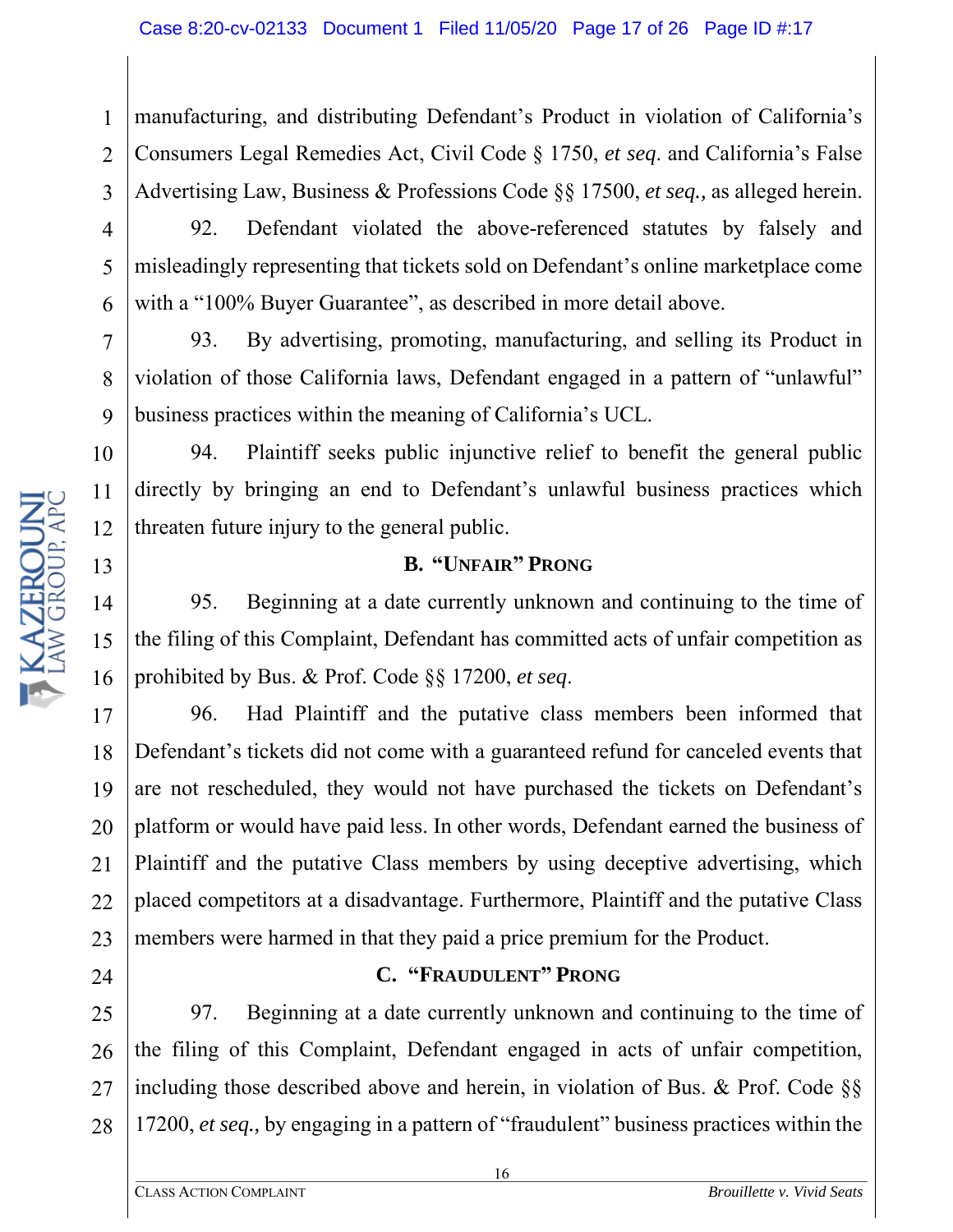1 2 3 meaning of Bus. & Prof. Code §§ 17200, *et seq.,* by falsely and misleadingly advertising its online marketplace as providing consumers with a buyer guarantee, when, in fact, that is not true as described above.

98. Plaintiff reserves the right to allege further conduct that constitutes other fraudulent business acts or practices. Such conduct is ongoing and continues to this date.

7

4

5

6

8

9

10

11

12

13

14

15

16

17

18

#### **D. "UNFAIR, DECEPTIVE, UNTRUE OR MISLEADING ADVERTISING" PRONG**

99. Defendant's advertising is unfair, deceptive, untrue, and/or misleading within the meaning of Bus. & Prof. Code §§ 17200, *et seq.,* in that consumers are led to believe that Defendant's online marketplace provides consumers with a buyer guarantee, when, in fact, that is not true as described above.

100. Plaintiff and other such reasonable consumers are likely to be, and were, deceived and misled by Defendant's advertising of its online marketplace.

101. As a direct and proximate result of Defendant's unlawful, unfair, and fraudulent conduct described herein, Defendant received and continues to receive an unfair competitive advantage and unearned commercial benefits at the expense of its competitors and the public, who unwittingly provided money to Defendant based on Defendant's misleading representations.

19 20 21 102. Plaintiff and the putative Class members suffered an injury in fact because Plaintiff's money was taken by Defendant as a result of Defendant's false representations as set forth on Defendant's website.

22 23 24 25 103. Such acts and omissions by Defendant are unlawful and/or unfair and/or fraudulent, and constitute multiple violations of California's UCL. Plaintiff reserves the right to identify additional violations by Defendant as may be established through discovery.

26 27 28 104. In prosecuting this action for the enforcement of important rights affecting the public interest, Plaintiff seeks the recovery of attorneys' fees, which reward is available to a prevailing plaintiff in a class action such as this.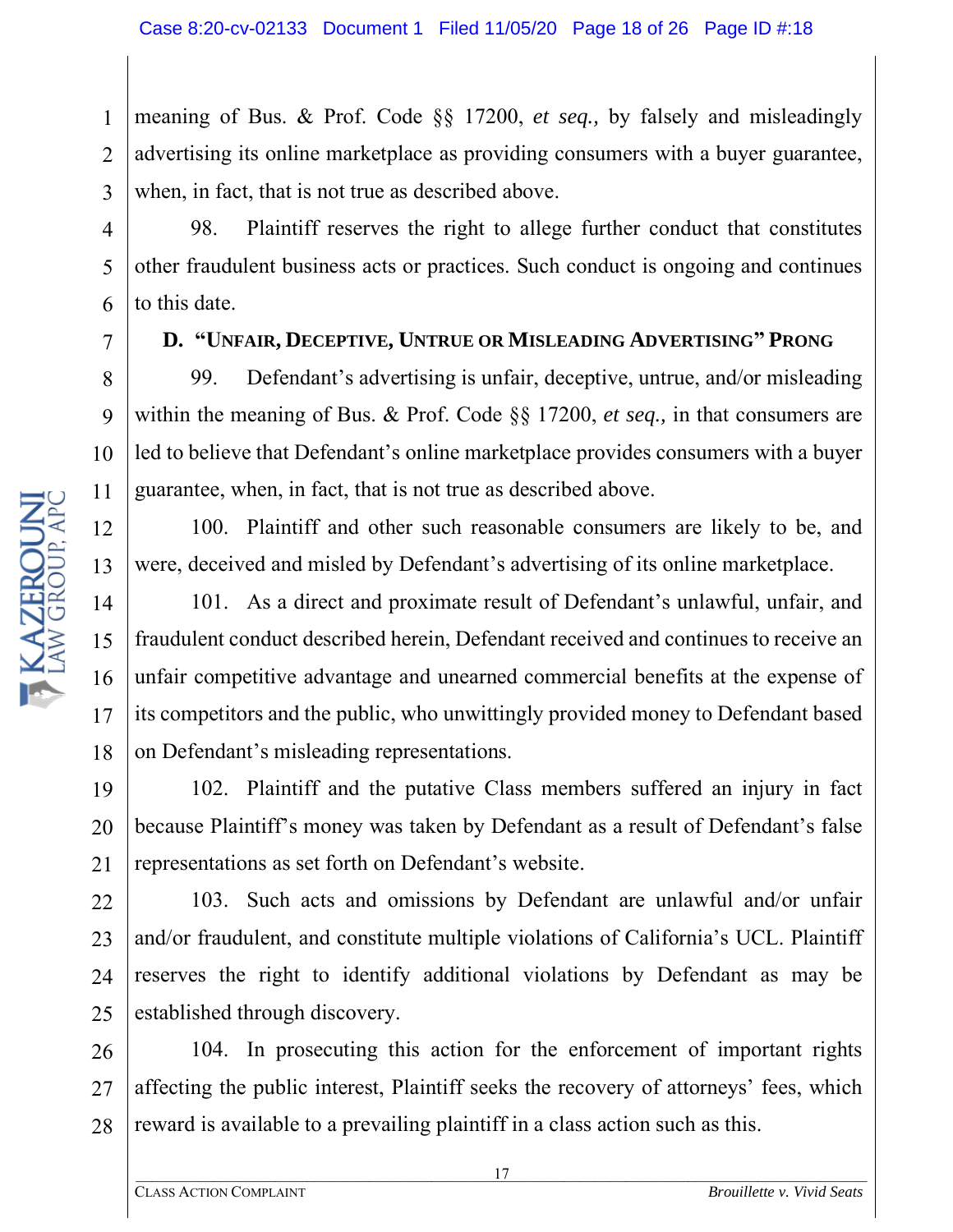#### **FOURTH CAUSE OF ACTION NEGLIGENT MISREPRESENTATION**

105. Plaintiff repeats, re-alleges, and incorporates by reference the above allegations as if fully stated herein.

106. Beginning at a date currently unknown and continuing to the time of the filing of this Complaint, Defendant represented to Plaintiff and others similarly situated that tickets purchased on Defendant's online platform would come with a "100% Buyer Guarantee" that allowed for consumers to get a full cash refund in the case that the event was canceled without rescheduling.

107. Defendant made these representations knowing, or having reason to know, that Defendant did not have the capital to provide every consumer with a refund, nor did it have any intent to give every consumer a refund.

108. Defendant acted with the intent to induce the public, including Plaintiff and putative Class members, to purchase tickets on Defendant's platform.

15 16 17 109. Plaintiff and the putative Class members saw, believed, and relied upon Defendant's representations in making the decision to purchase on Defendant's platform.

18 19 20 110. At all times relevant, Defendant knew or should have known that such representations were untrue, and Defendant had no reasonable basis for believing the representations to be true.

21 22 23 111. As a proximate result of Defendant's negligent misrepresentations, during the Class Period Plaintiff and other consumers similarly situated were induced to purchase through Defendant's online platform due to the unlawful acts of Defendant, the damages of which are to be determined at trial.

#### **FIFTH CAUSE OF ACTION INTENTIONAL MISREPRESENTATION**

28 112. Plaintiff repeats, re-alleges, and incorporates herein by reference the above allegations as if fully stated herein.

1

2

3

4

5

6

7

8

9

10

11

12

13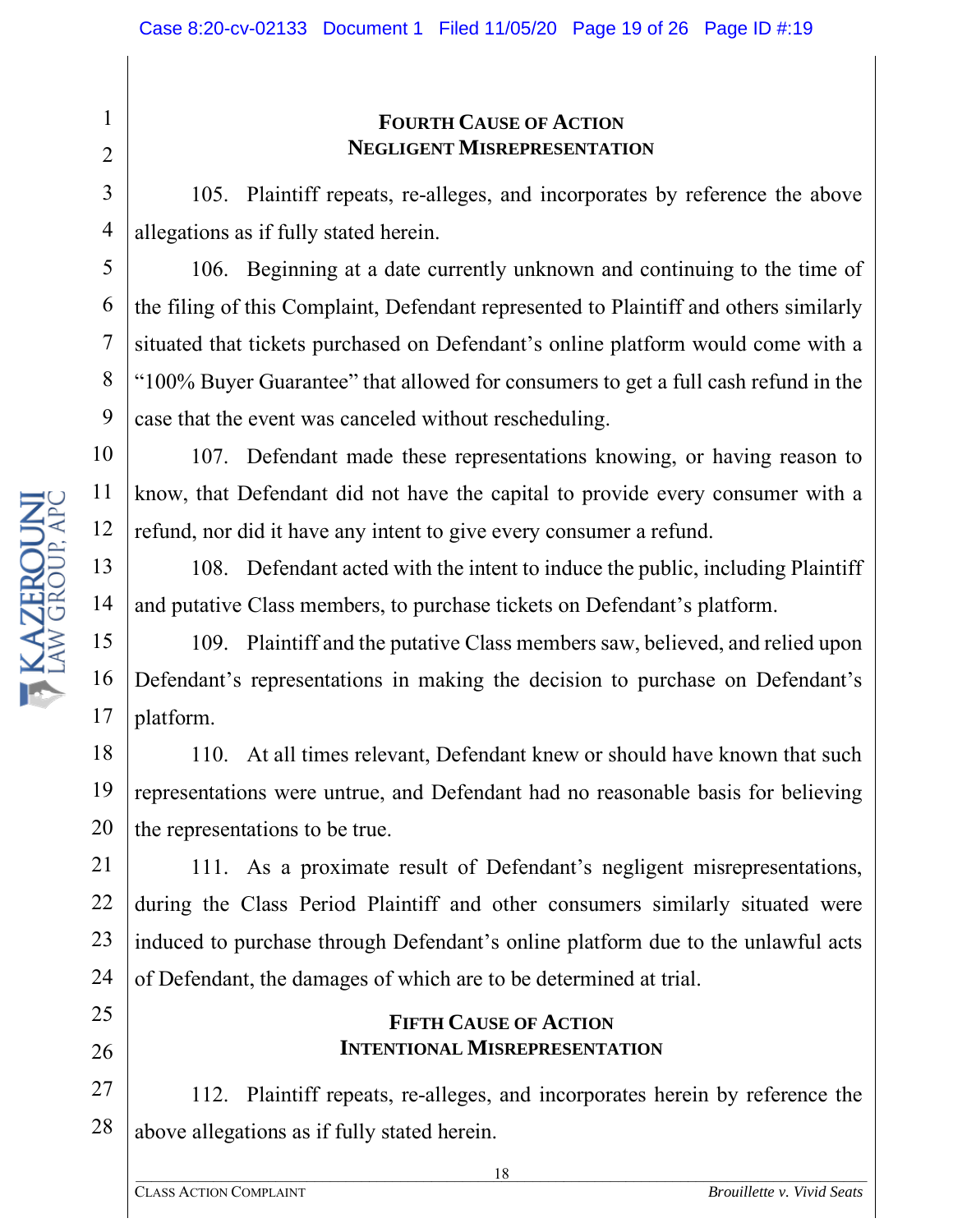1 2 3 4 5 6 113. Beginning at a date currently unknown and continuing to the time of the filing of this Complaint, Defendant intentionally represented to Plaintiff and others similarly situated, through online advertising and other advertising mediums as described above, that Defendant's platform comes with a 100% Buyer Guarantee ensuring the consumer that they will get a full refund if an event is canceled without rescheduling.

114. Defendant acted intentionally by willfully and purposefully making representations on its website and other advertising materials as described above.

9 10 115. However, as described above, the Defendant's tickets do not come with the advertised benefits.

11 12 13 116. Defendant knew or had reason to know such representations were false, because it always gave the money consumers paid for back to ticket sellers before the event occurred.

14 15 16 117. Plaintiff and the putative Class members saw, believed, and relied upon Defendant's representations in making the decision to use Defendant's online marketplace to purchase tickets.

17 18 19 118. As a proximate result of Defendant's intentional misrepresentations, Plaintiff and the putative Class members were damaged in an amount to be determined at trial.

20 21 119. Plaintiff alleges the "who, what, when, where, and how" of the alleged deception by Defendant as follows:

27

28

- i. The "who" is Defendant;
- ii. The "what" is the representation that Defendant provides consumer with a 100% Buyer Guarantee that ensures consumers will get a refund on their purchases;

iii. The "when" is the date Plaintiff purchased the tickets through Defendant's website, and the Class Period of four years prior to the filing of this Complaint;

7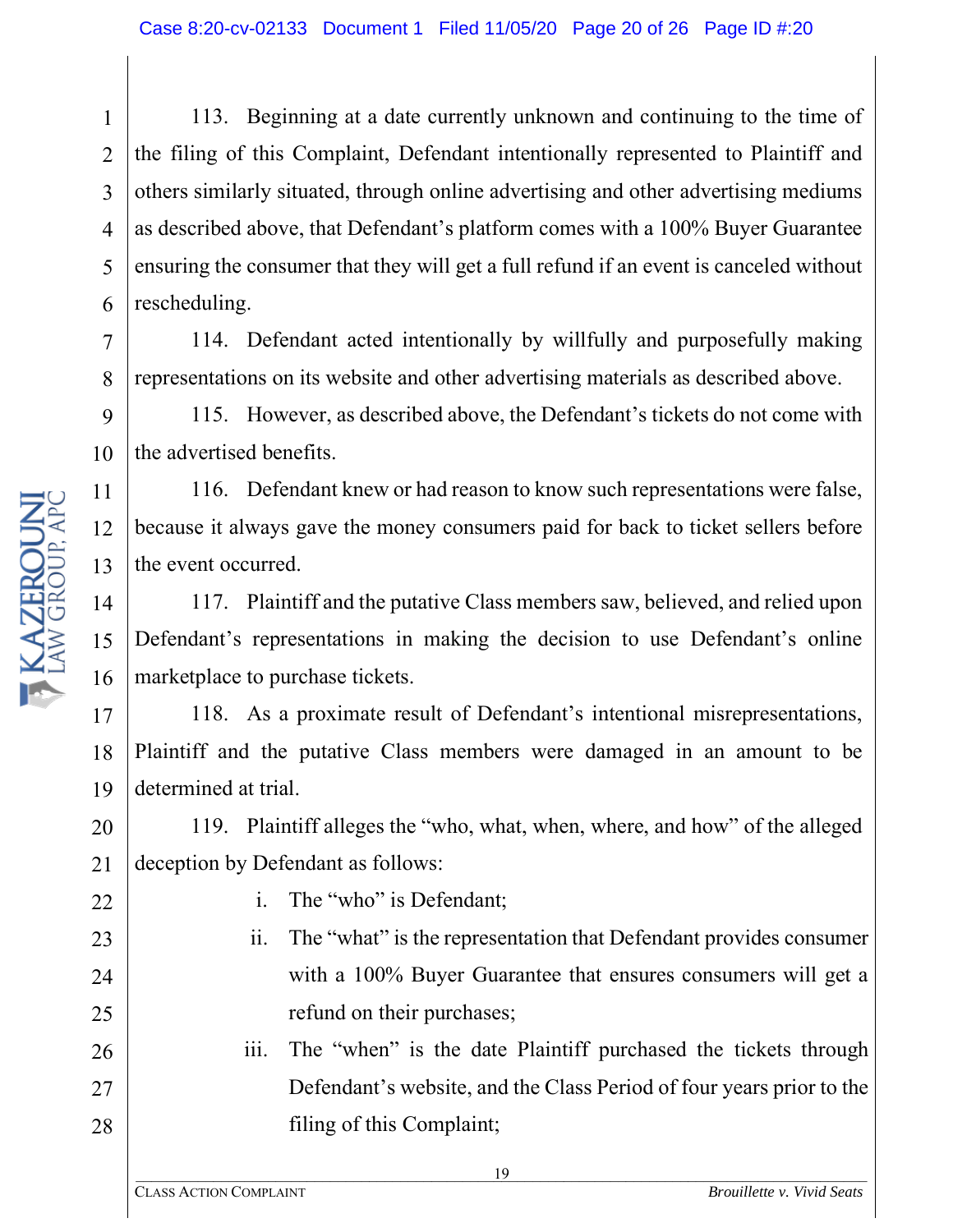**T KAZEROUN** 

1

2

3

4

5

6

7

8

9

10

11

12

13

14

15

16

17

18

19

20

21

22

23

24

25

26

27

28

- iv. The "where" is in Defendant's online marketing and marketing through other mediums, such as television commercials; and
- v. The "how" is the allegation that Defendant did not have or save the capital to refund its consumers as promised.

120. By engaging in the acts described above, Defendant is guilty of malice, oppression, and fraud, and Plaintiff and the putative Class are therefore entitled to recover exemplary or punitive damages.

#### **PRAYER FOR RELIEF**

**WHEREFORE**, Plaintiff respectfully request the Court grant Plaintiff and the putative Class members the following relief against Defendant:

- that this action be certified as a Class Action;
- that Plaintiff be appointed as the Class Representative;
- that Plaintiff's attorneys be appointed as Class Counsel;
- that Defendant's wrongful conduct be adjudged and decreed to violate the consumer protection statutes raised herein;
- An order requiring imposition of a constructive trust and and/or disgorgement of Defendant's ill-gotten gains and to pay restitution to Plaintiff and all members of the Class and to restore to Plaintiff and members of the class all funds acquired by means of any act or practice declared by this court to be an unlawful, fraudulent or unfair business act or practice, in violation of laws, statutes or regulations, or constituting unfair competition;
- A temporary, preliminary and/or permanent order for public injunctive relief requiring Defendant to: (i) discontinue engaging in the unlawful conduct alleged herein, including but not limited to inclusion of false and/or misleading statement/s concerning the ticket refund policy; and (ii) undertake an immediate public information campaign to inform members of the proposed class as to Defendant's prior unlawful business practices;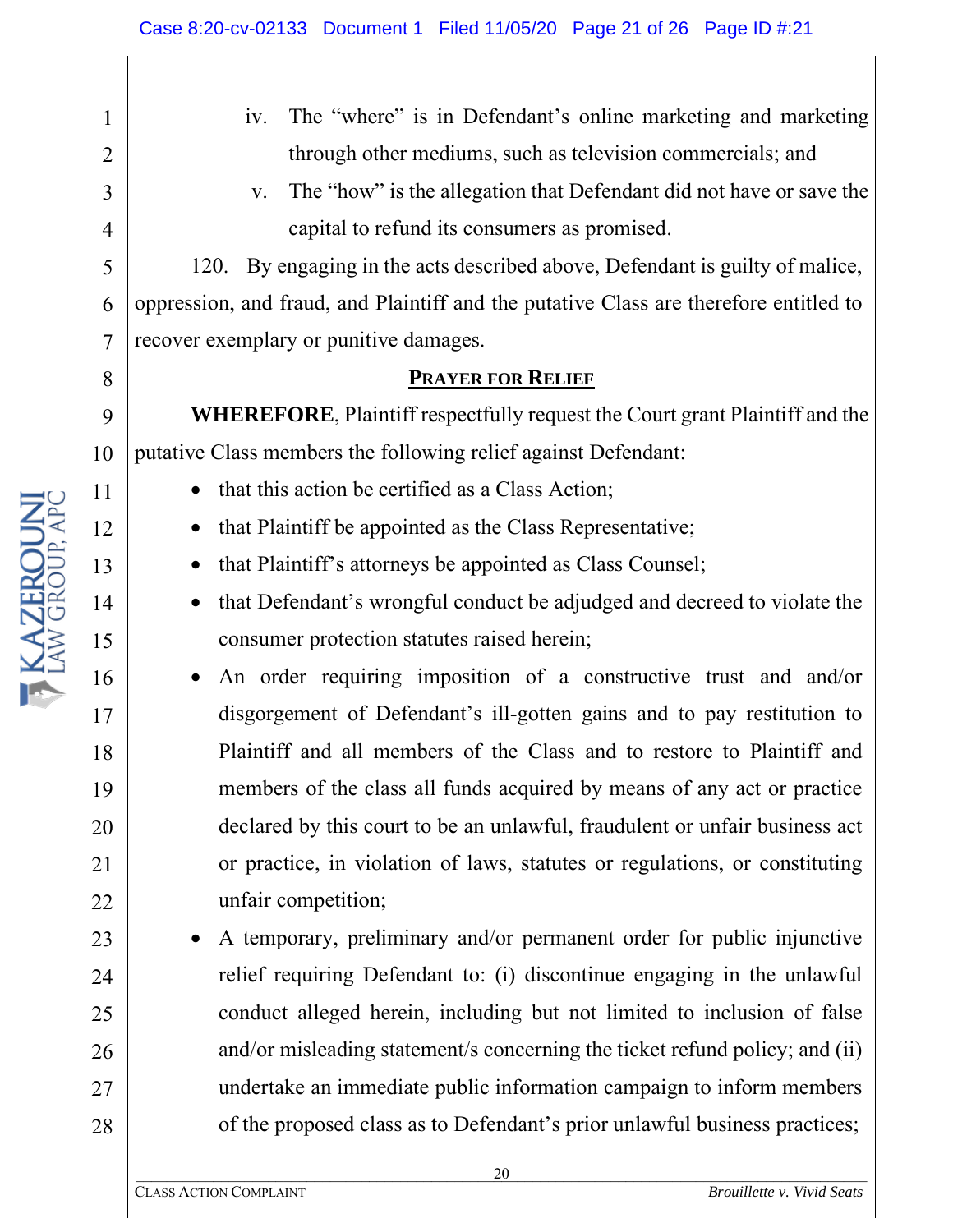- Distribution of any monies recovered on behalf of members of the Class via fluid recovery or *cy pres* recovery were necessary and as applicable, to prevent Defendant from retaining the benefits of their wrongful conduct;
- that Defendant be enjoined from continuing the wrongful conduct alleged herein and be required to comply with all applicable laws;
- Pre-judgment interests from the date of filing of this suit;
- that Plaintiff and each member of the putative Class recover their costs of suit.

#### **FIRST CAUSE OF ACTION FOR VIOLATIONS OF CALIFORNIA'S CONSUMER LEGAL REMEDIES ACT CAL. BUS. & PROF. CODE §§ 1750,** *ET SEQ.*

- Injunctive relief, restitution, and punitive damages pursuant to Cal. Civ. Code § 1780(a); and
- an award of costs and attorney's fees pursuant to Cal. Civ. Code  $\S 1780(e)$ .

#### **SECOND CAUSE OF ACTION FOR VIOLATIONS OF CALIFORNIA'S FALSE ADVERTISING LAW CAL. BUS. & PROF. CODE §§ 17500,** *ET SEQ.*

- Restitution and injunctive relief pursuant to Bus. & Prof. Code § 17535; and
- recovery of reasonably attorney's fees pursuant to, *inter alia*, California Code of Civil Procedure § 1021.5.

#### **THIRD CAUSE OF ACTION FOR VIOLATIONS OF CALIFORNIA'S UNFAIR COMPETITION LAW CAL. BUS. & PROF. CODE §§ 17200,** *ET SEQ.*

- Restitution and injunctive relief pursuant to Bus. & Prof. Code § 17203; and
- recovery of reasonable attorneys' fees pursuant to, *inter alia*, California Code of Civil Procedure § 1021.5.

1

2

3

4

5

6

7

8

9

10

11

12

13

14

15

16

17

18

19

20

21

22

23

24

25

26

27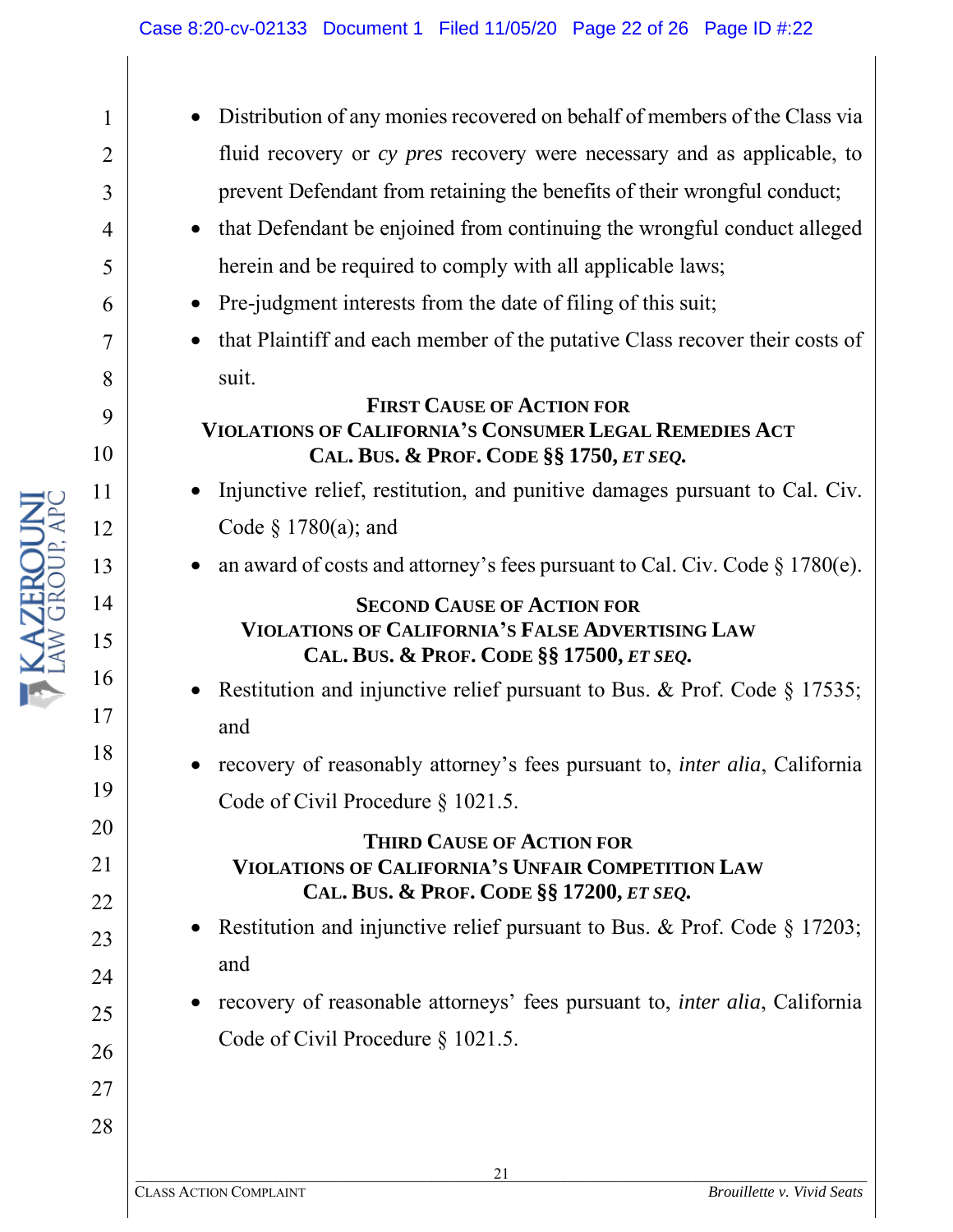# 10 11 12 I KAZEROUI 13 14 15 16 17 18

1

2

3

4

5

6

7

8

9

19

#### **FOURTH CAUSE OF ACTION FOR NEGLIGENT MISREPRESENTATION**

• A judgment against Defendant for general and compensatory damages in an amount to be determined at trial; and

#### **FIFTH CAUSE OF ACTION FOR INTENTIONAL MISREPRESENTATION**

- A judgment against Defendant for general and compensatory damages in an amount to be determined at trial;
- punitive damages pursuant to Cal. Civ. Code § 3294; and
- that Plaintiff and the members of the Class be granted any other relief the Court may deem just and proper.

#### **TRIAL BY JURY**

121. Pursuant to the Seventh Amendment to the Constitution of the United States of America, Plaintiff is entitled to and demands a trial by jury.

### Date: November 5, 2020 **KAZEROUNI LAW GROUP, APC**

By: *s/Abbas Kazerounian*

Abbas Kazerounian, Esq. ak@kazlg.com *Attorneys for Plaintiff*

#### 20 21 **KAZEROUNI LAW GROUP, APC** Jason A. Ibey, Esq. (SBN: 284607) jason@kazlg.com

- 22 321 N Mall Drive, Suite R108
- 23 St. George, Utah 84790
- 24 Telephone: (800) 400-6808
- 25 Facsimile: (800) 520-5523
- 26 **LAW OFFICES OF TODD M. FRIEDMAN, P.C.**
- Todd M. Friedman (SBN 216752)
- 27 tfriedman@attorneysforconsumers.com
- 28 324 S. Beverly Dr., #725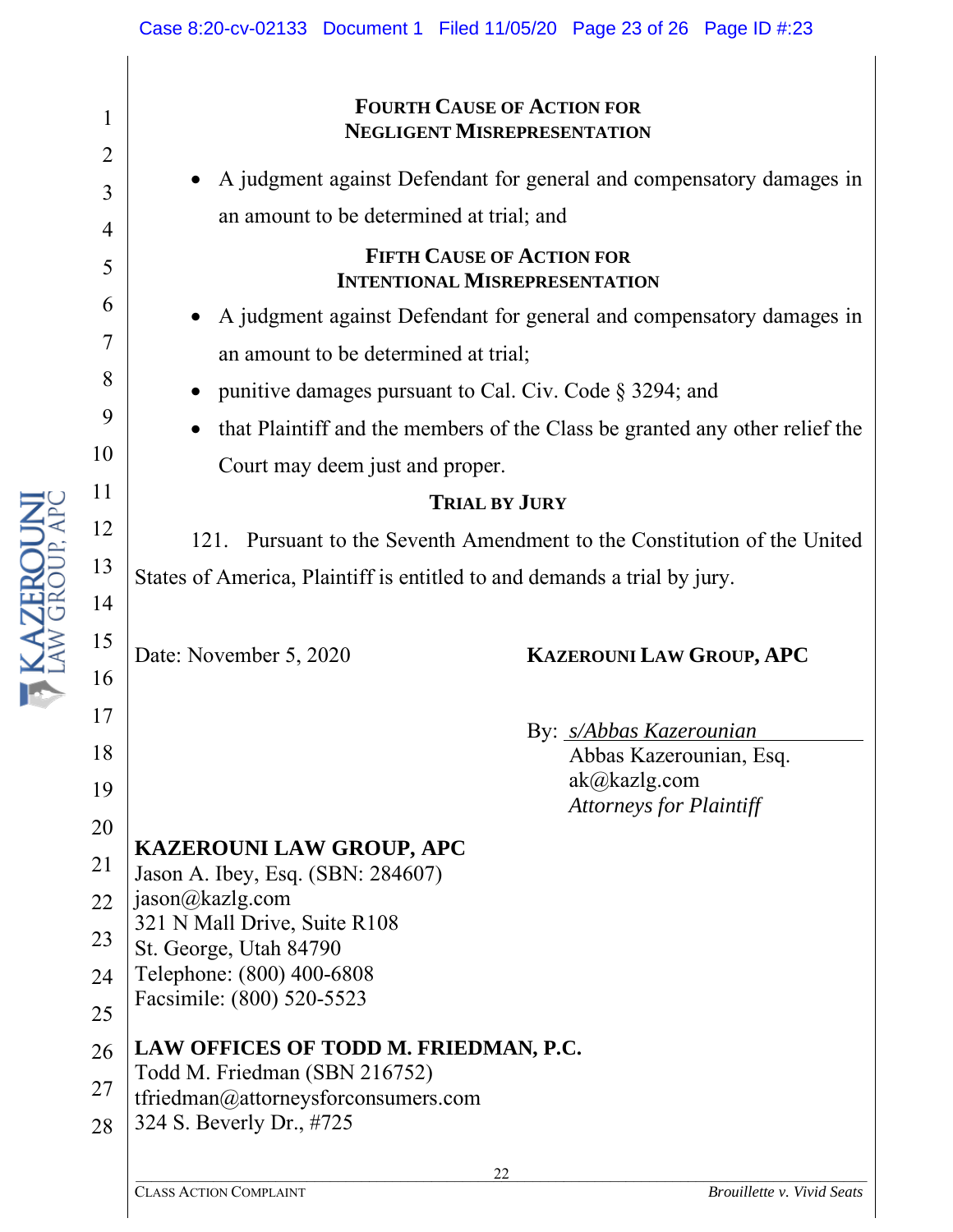I KAZEROUN

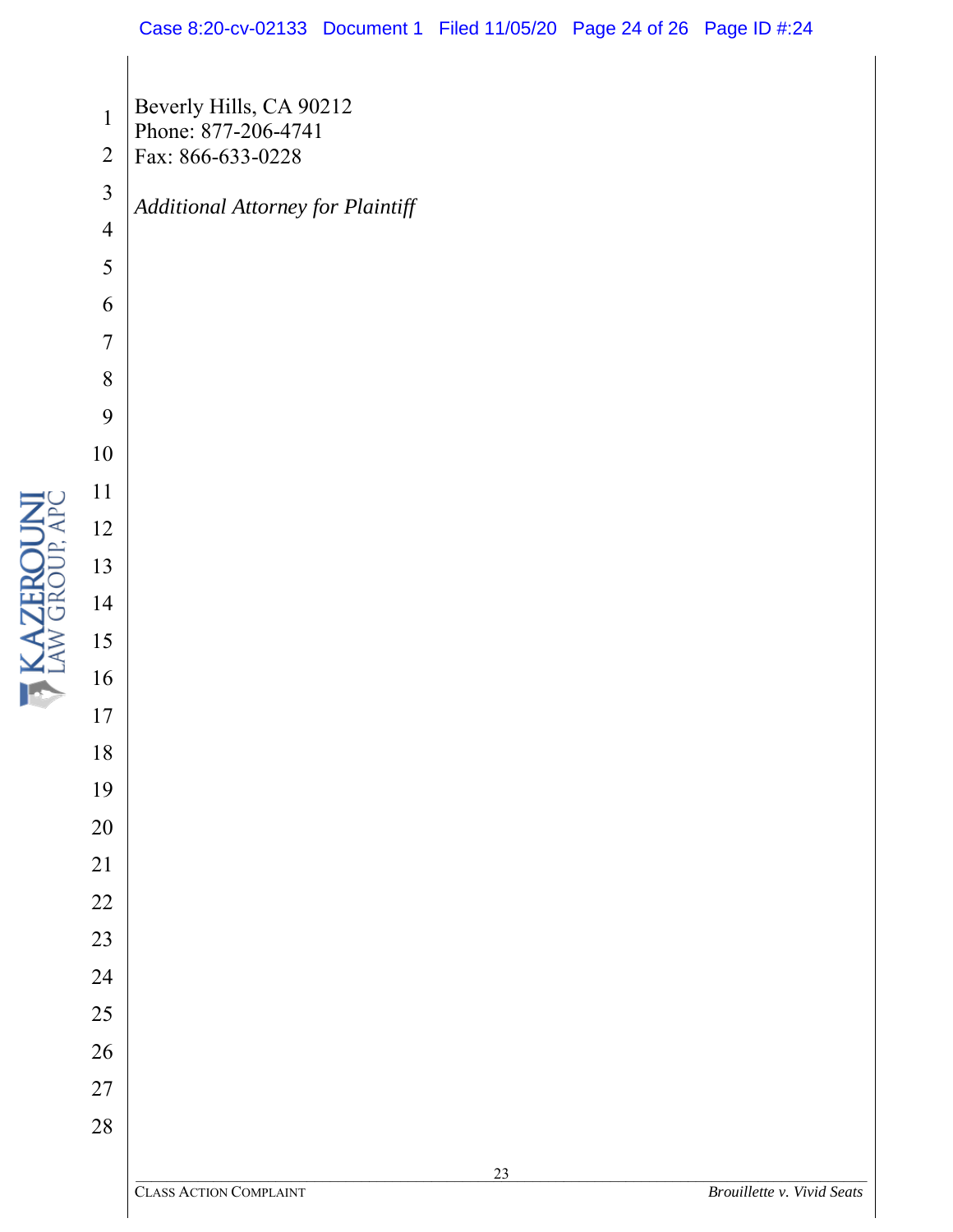Case 8:20-cv-02133 Document 1 Filed 11/05/20 Page 25 of 26 Page ID #:25

## EXHIBIT A